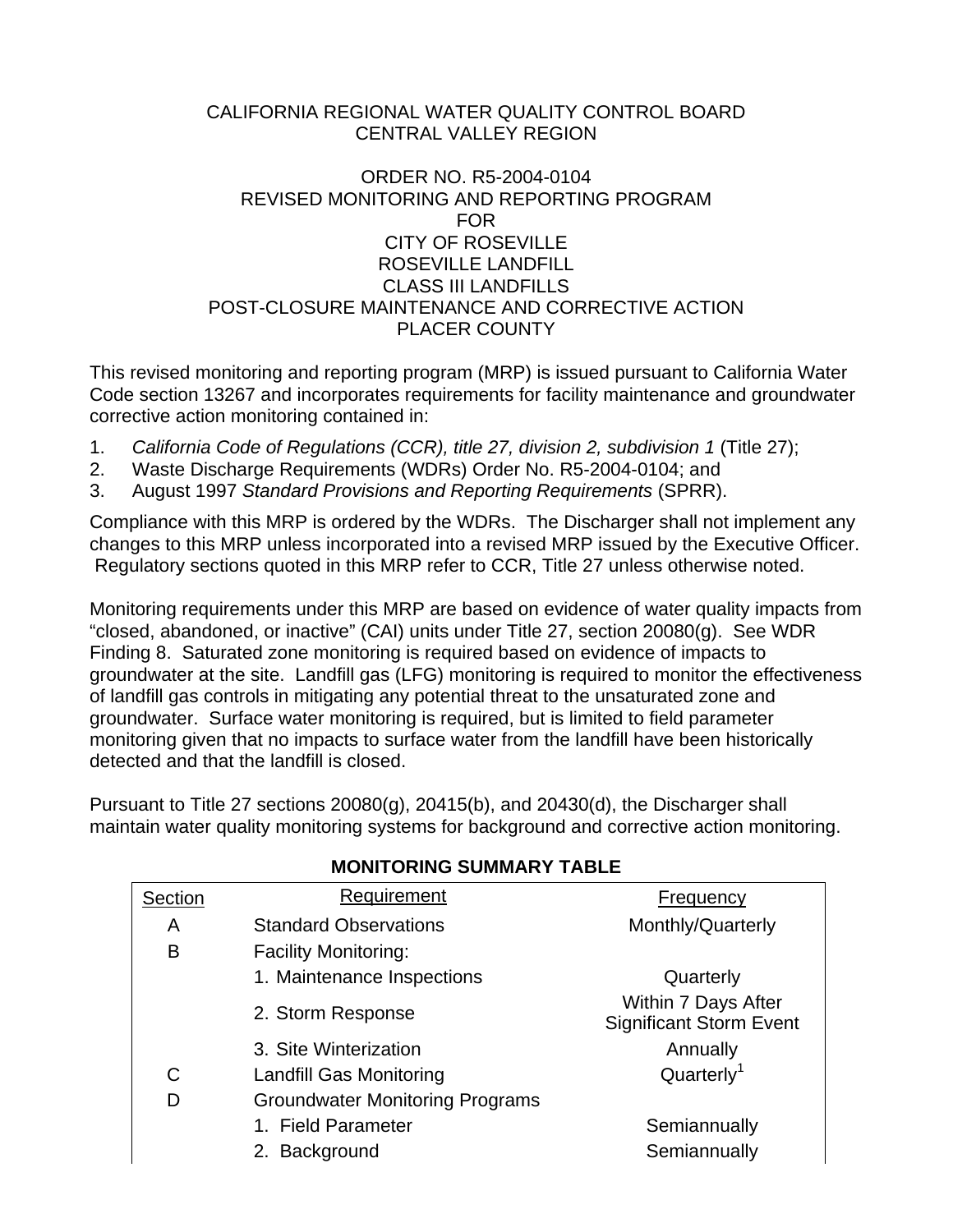REVISED MONITORING AND REPORTING PROGRAM NO. R5-2004-0104 - 2-2-CITY OF ROSEVILLE ROSEVILLE LANDFILL PLACER COUNTY

|   | 3. Compliance                       |                                      |
|---|-------------------------------------|--------------------------------------|
|   | a. Corrective Action                | Semiannually                         |
|   | b. Constituents of Concern (COC)    | Every 5 years <sup>2</sup>           |
| E | <b>Surface Water Monitoring</b>     |                                      |
|   | 1. Onsite Stream                    | Semiannually                         |
|   | 2. Storm Water                      | Per General Permit, as<br>applicable |
| F | Reporting                           |                                      |
|   | 1. Semiannual Report                | Semiannually                         |
|   | 2. Annual Monitoring Summary        | Annually                             |
|   | 3. COC Monitoring Report            | Every 5 years                        |
|   | 4. Other Reports                    | See Section F.4                      |
| G | <b>Table Attachments</b>            |                                      |
|   | 1. Groundwater Monitoring Schedules | See Table G.1                        |
|   | 2. COC List                         | See Table G.2                        |
|   |                                     |                                      |

1. May be reduced to semiannual with local approvals. See Table C.3, Footnote 1.

2. More frequent monitoring may be required to establish CLs for inorganic COCs or in response to a release. See Sections D.3.b.iv and F.4.b.ii.2).

#### **A. STANDARD OBSERVATIONS**

Standard Observations of the facility, including visual and olfactory monitoring, shall be performed in accordance with the Standard Provisions, as follows:

- 1. Monitoring Points
	- a. Area B -- Landfill unit, unit perimeter, and adjacent creek
	- b. Area C/D Same as above.
- 2. Monitoring List See Definition 24, SPRR.
- 3. Monitoring Schedule
	- a. Wet Season (October 1 to April 30) -- Monthly;
	- b. Dry Season (May 1 to September 30) -- Quarterly.
- 4. If Leachate Detected –

l

- a. Any leachate seepage (or other physically significant evidence of a release from any of the units) detected during these inspections (or at any other time) shall be **immediately** reported to the Regional Board with written follow-up within 7 days.<sup>1</sup>
- b. If leachate or other waste enters the facility drainage system, representative samples of the discharge shall be collected and analyzed for all Table G.2 COCs. If a discharge to surface water occurs, the Discharger shall follow the response to release provisions of the Standard Provisions.<sup>2</sup>

<sup>1.</sup> See Provision 3, *Reports to be Filed with the Board, REPORTING REQUIREMENTS*, SPRR.

<sup>2.</sup> See Requirements 2 and 3, *General, RESPONSE TO RELEASE, PROVISIONS FOR MONITORING*, SPRR.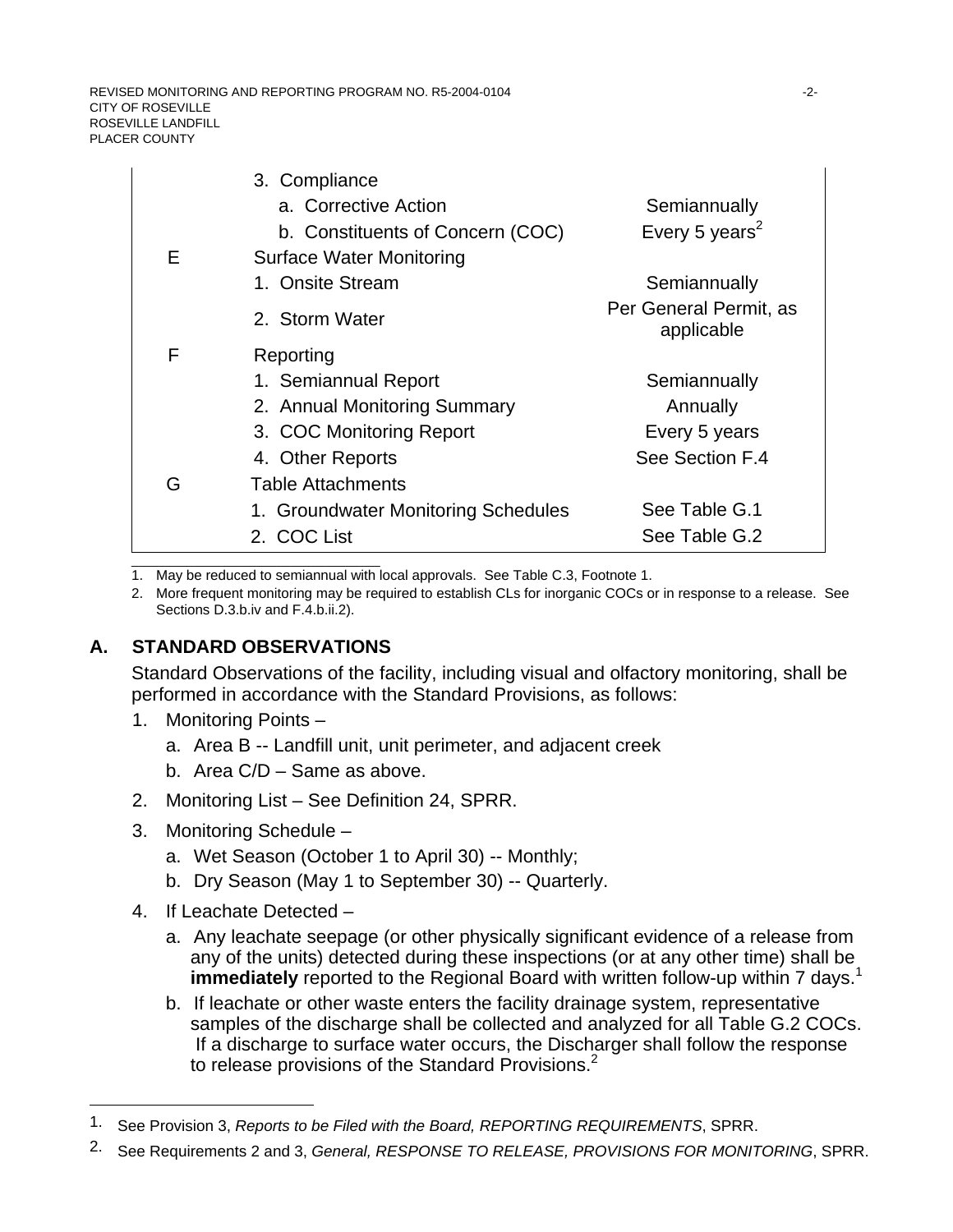See Sections F.1.c and F.1.f.i herein for reporting requirements.

## **B. FACILITY MONITORING**

The Discharger shall conduct facility monitoring, including (but not necessarily limited to) visual monitoring, to ensure that all significant landfill facilities, including associated controls and monitoring systems, are functioning properly and are in adequate maintenance and repair. Any damage to the landfill facilities observed during these inspections shall be flagged and repaired in accordance with the Postclosure Maintenance Plan.

1. Monitoring Points

Facility monitoring shall include the landfill unit and associated controls and monitoring systems (e.g., landfill cover, precipitation and drainage controls, LFG monitoring system, groundwater monitoring wells, access roads).

### 2. Monitoring List and Schedule

Facility monitoring shall be conducted in accordance with the following schedule:

| Table B.2              |                                                            |                                    |  |  |
|------------------------|------------------------------------------------------------|------------------------------------|--|--|
| Item                   | <b>Inspection Frequency</b>                                | Complete Repairs <sup>1</sup>      |  |  |
| 1. Regular Maintenance | Quarterly                                                  | Within 30 days                     |  |  |
| 2. Storm Response      | Within one week of<br>significant storm event <sup>2</sup> | Within two weeks of<br>storm event |  |  |
| 3. Site Winterization  | By September 30 of each<br>vear                            | By October 31 of each<br>year      |  |  |

 $\frac{1}{2}$  , and the set of the set of the set of the set of the set of the set of the set of the set of the set of the set of the set of the set of the set of the set of the set of the set of the set of the set of the set  $1.$  If necessary repairs cannot be completed within specified time frame, the Discharger shall, within 7 days, notify the Central Valley Water Board and provide a schedule for completing them.

2. A "significant" storm event shall be one that produces 2.0 inches or more of precipitation within a 24-hour period, as measured at the Roseville Fire Station.

See Sections F.1.c and F.1.f.i herein for reporting requirements.

## **C. LANDFILL GAS MONITORING**

The Discharger shall monitor LFG to assess its ongoing potential as source of impacts to subsurface water-bearing media at the site, including the unsaturated zone and groundwater. Field meters shall be calibrated for each parameter before use. Field and calibration logs for each monitoring event shall be included in each monitoring report.

- 1. Monitoring Points
	- a. Area B -- LFG-1 (SW perimeter)
	- b. Area C/D GP-7 (NE crown), LFG-4 (NE perimeter), LFGs-7 and 10 (southern perimeter), LFGs-3 and 11 (East-central perimeter)
	- c. Any future (i.e., additional or replacement) permanent LFG monitoring wells installed at the site.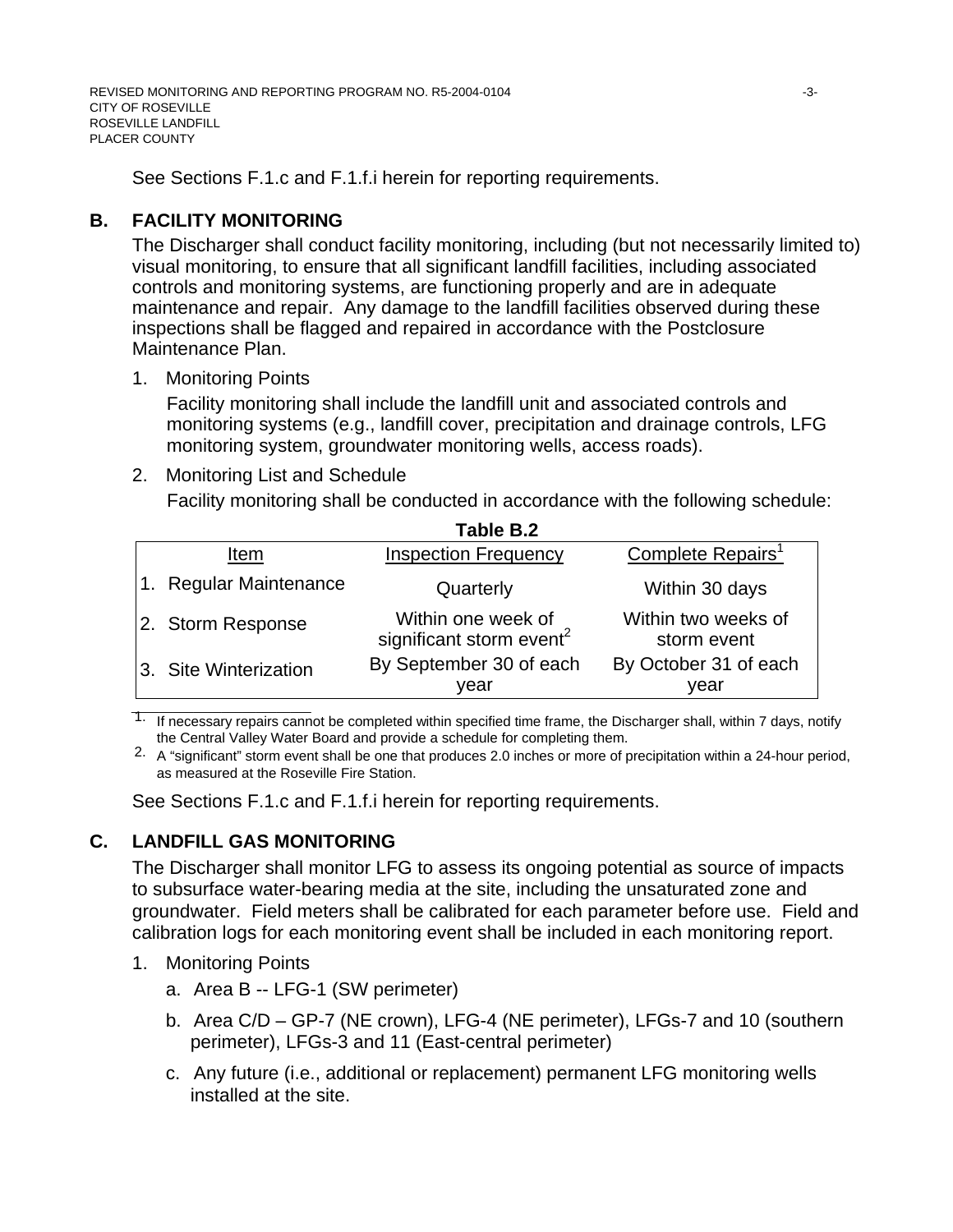- 2. Monitoring List
	- a. Field Parameters -- Ambient Temperature (<sup>O</sup>C, <sup>O</sup>F), Gas Pressure (psig)
	- b. Major Gases Methane (%), Carbon dioxide (%)
	- c. VOCs (ppbv)
- 3. Monitoring Schedule

LFG monitoring shall be conducted in accordance with the following schedule:

| Table C.3               |                        |                           |  |  |
|-------------------------|------------------------|---------------------------|--|--|
| Parameter               | <b>Frequency</b>       | Method                    |  |  |
| <b>Field Parameters</b> | Quarterly <sup>1</sup> | <b>Field Meter</b>        |  |  |
| Major Gases             | Quarterly <sup>1</sup> | <b>Field Meter</b>        |  |  |
| VOCs <sup>2</sup>       | Semiannually           | EPA Method TO-15 or 8260B |  |  |

\_\_\_\_\_\_\_\_\_\_\_\_\_\_\_\_\_\_\_\_\_\_\_\_\_\_\_\_\_\_\_\_\_\_ 1. May be reduced to semiannual if more frequent monitoring not required by Local Enforcement Agency and the Discharger provides documentation in the semiannual monitoring report.

2. VOC sampling not required if probe has been previously sampled for VOCs under this Order and methane is currently detected at less than 5% by volume.

### **D. GROUNDWATER MONITORING**

In implementing groundwater monitoring under this Order, the Discharger shall comply with WDR Monitoring Specifications E.1 through E.12 and all applicable monitoring provisions of the SPRR for each program listed below.<sup>3</sup>

1. Field Parameters (Sections 20415(e)(13, 15))

The Discharger shall implement field parameter monitoring, including, but not limited to, groundwater elevation monitoring, consistent with Section 20415(e). Groundwater elevation monitoring shall include measurement of the water elevation in each well and determination of the ground water flow rate and direction in the uppermost aquifer per Section 20415(e)(15). Groundwater elevation readings shall be taken prior to purging and sampling the well, and shall be measured within a period of time short enough to avoid temporal variations in groundwater flow that could preclude accurate determination of groundwater gradient and direction. Field parameter monitoring shall be conducted concurrent with the other groundwater monitoring programs under this MRP, as follows:

- a. Monitoring Point(s)All wells (presently MWs-1 to 3; 5, 7A, 8, 9, 10A, 10B; and 12 to 16). See Section F.4.b.ii.1) and Attachment B.
- b. Monitoring List All Table G.1.A monitoring parameters.
- c. Monitoring Schedule Semiannually<sup>4</sup>

l

See Section F.1.e.ii for field parameter reporting.

<sup>3.</sup> See Provisions 1 through 6, *General, PROVISIONS FOR MONITORING;* and Provisions 1 through 7, *Sampling and Analytical Methods*; *PROVISIONS FOR MONITORING;* SPRR*.*

<sup>4.</sup> Section 20415(e)(15) prescriptive requirement for minimum quarterly groundwater elevation monitoring frequency not required for this site per Section 20080(g).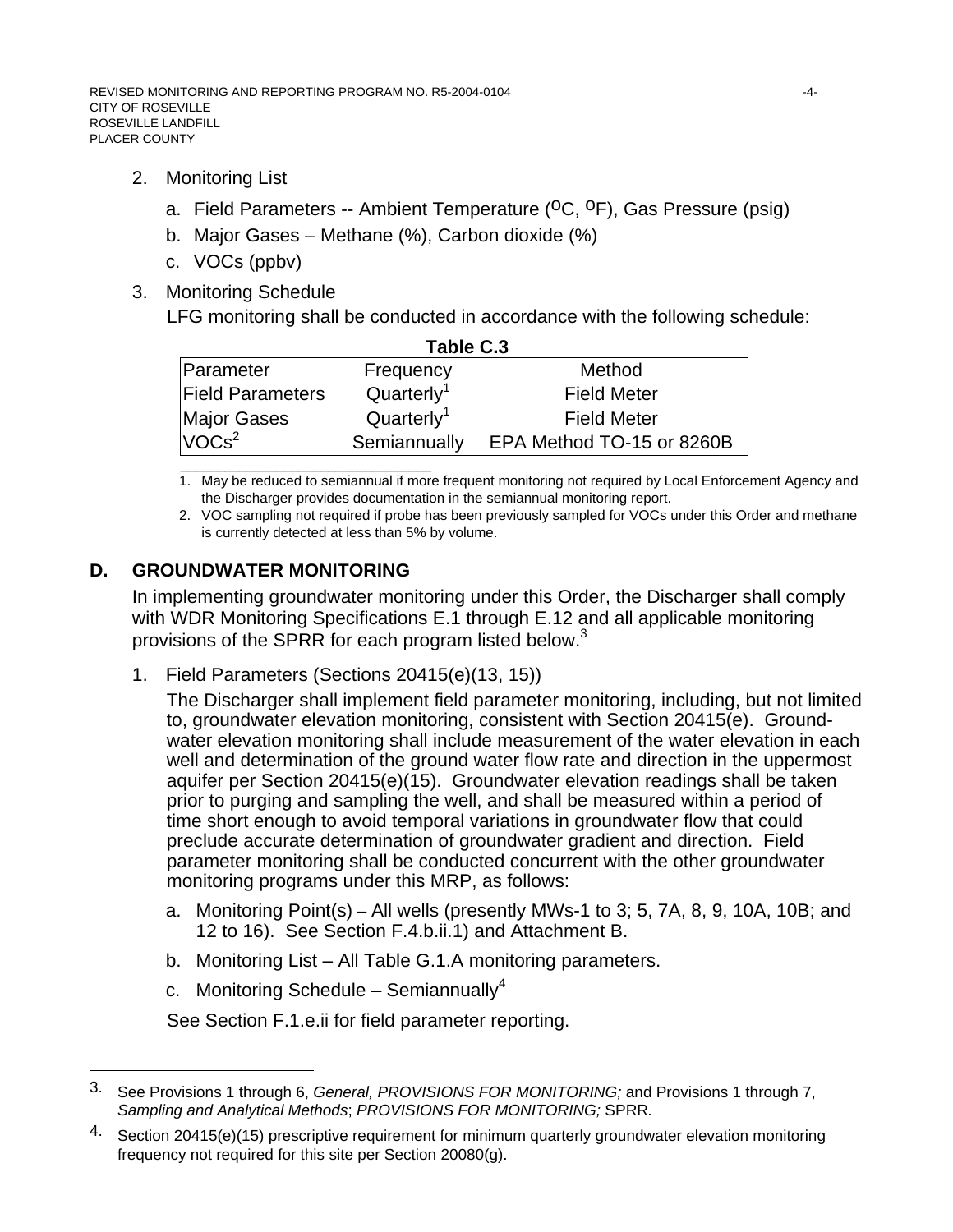2. Background Monitoring (Sections 20415(b) and 20415(e))

The Discharger shall develop and implement a Background Monitoring Program for the site consistent with WDR Monitoring Specification E.1 and Title 27 Section 20415, including, but not necessarily limited to, subsections 20415 (b), (e)(6), and (e)(10). Background monitoring shall be conducted concurrent with the other groundwater monitoring programs under this Order.

- a. Monitoring Points -- At a minimum, the background monitoring points shall include:
	- i. Areas B and C/D: MWs-1, 2, and 3
	- ii. Burn Dump: MWs-12, 13, 14 and 16
- b. Monitoring List and Schedule See Tables D.3.b.iii and G.1.B.
- c. Concentration Limits (CLs) The Discharger shall develop and update CLs using available historical data and background monitoring data collected under this MRP. CLs for inorganic monitoring parameters shall be updated at least **annually**. For inorganic COCs for which there is insufficient historical data under the appropriate data analysis method (e.g., tolerance limits) to develop CLs, including five-year COCs, background monitoring shall be conducted at least **semiannually** until CLs have been developed for those constituents. .See Section 20415(e)(6) through 20415(e)(12).
- 3. Compliance Monitoring
	- a. Corrective Action (Sections 20415 and 20430)

The Discharger shall establish and implement a corrective action monitoring program for each unit consistent with WDR Monitoring Specification E.1 and applicable provisions of Section 20415 and Section 20430(d).The goals of corrective action monitoring shall be to:

- Complete evaluation monitoring, as necessary, per Section 20425;
- Track changes in water quality associated with the release, including any new constituents added through the COC monitoring program (Section  $D.3.b.iv$ ; and
- Monitor the effectiveness of corrective action measures and progress of corrective action in returning to the WQPS.
- i. Monitoring Points

l

- 1) Area B: MWs-9, 10A, 10B, 12 and 15
- 2) Area C/D: MW-2, 5, 8, 12, 13, 14 and 16
- 3) Burn Dump: MWs-6 and 7A

The corrective action program monitoring points shall also include the background wells for each unit specified in D.2.a and any future monitoring wells installed at the site for the purposes of corrective action monitoring.<sup>5</sup>

<sup>5.</sup> Title 27 requires the Discharger to install and operate a sufficient number of monitoring points, including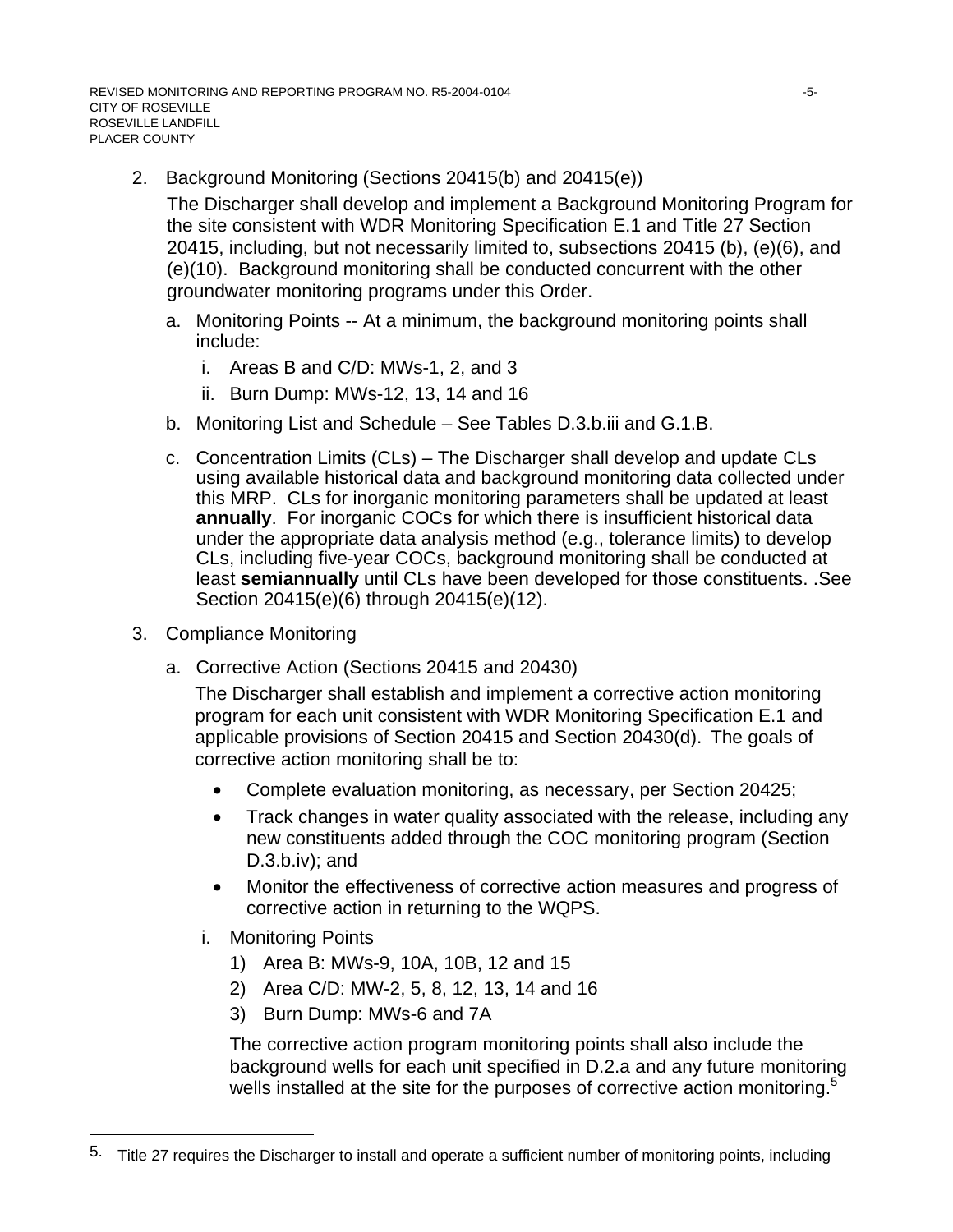- ii. Monitoring List See Table G.1.C.a, attached. The corrective action monitoring parameter list shall be updated, as necessary, to reflect the results of COC monitoring. See Section D.3.b.iv.
- iii. Monitoring Schedule

| Table D.3.b.iii              |                      |                              |                            |  |  |
|------------------------------|----------------------|------------------------------|----------------------------|--|--|
| Parameter <sup>1</sup>       | Units                | Frequency                    | Data Analysis              |  |  |
| <b>General Parameters</b>    | See Table<br>G.1.C.a | Semiannually                 | <b>Statistical</b>         |  |  |
| General Minerals             | mg/L                 | Semiannually                 | <b>Statistical</b>         |  |  |
| <b>VOCs</b>                  | $\mu$ g/L            | Semiannually                 | Nonstatistical             |  |  |
| <b>Dissolved Metals</b>      | $\mu$ g/L            | Annually <sup>2</sup>        | Statistical/Nonstatistical |  |  |
| Organochlorine<br>Pesticides | $\mu$ g/L            | Every 2 <sup>1/2</sup> years | Nonstatistical             |  |  |

\_\_\_\_\_\_\_\_\_\_\_\_\_\_\_\_\_\_\_\_\_\_\_\_\_\_\_\_\_\_\_\_\_\_ 1. See Tables G.1 and G.2 for full list of constituents and EPA test methods.

2. More frequent monitoring may be required to establish CLs or in response to a release. See Sections D.3.b.iii and F.4.b.ii.2).

The data analysis methods for Corrective Action monitoring shall include trend analysis (i.e. control charts, Mann-Kendall and/or time series plots) and an evaluation of the water chemistry by appropriate methods (i.e. Schoeller plots, ion balance, Stiff diagram etc). See WDR Monitoring Specification E.12.

b. COC Monitoring (Sections 20420(g), 20425(e)(4))

Concurrent with the other required monitoring programs under this MRP, the Discharger shall develop and implement a groundwater COC monitoring program in accordance with applicable provisions of Section 20415, 20420(g), and 20425(e)(4).

- i. Monitoring Points All (i.e., as listed in Sections D.2.a and D.3.b.i .
- ii. Monitoring List -- All Table G.1.C.b COCs.
- iii. Monitoring Schedule By **15 December 2015** and at least every five years thereafter.<sup>6</sup> Additional or more frequent COC monitoring may be required to establish CLs per Section D.2.c or in response to a release (see below).
- iv. If Release Detected -- Any COC Monitoring Parameter for which there is confirmed evidence of a release (measurable or physical) shall be added to the Corrective Action Monitoring Parameter list under the Corrective Action monitoring program. In such cases, the Discharger shall also follow the Response to Release requirements of the WDRs and SPRR, as necessary. See WDR Monitoring Specification E.11.

See Section F.3 for COC reporting requirements.

 $\overline{a}$ 

background monitoring points, at appropriate locations and depths ". . . to yield ground water samples to provide the data needed to evaluate the effectiveness of the corrective action program."

6. The last five-year COC monitoring event under previous WDRs was in the Second Half 2010.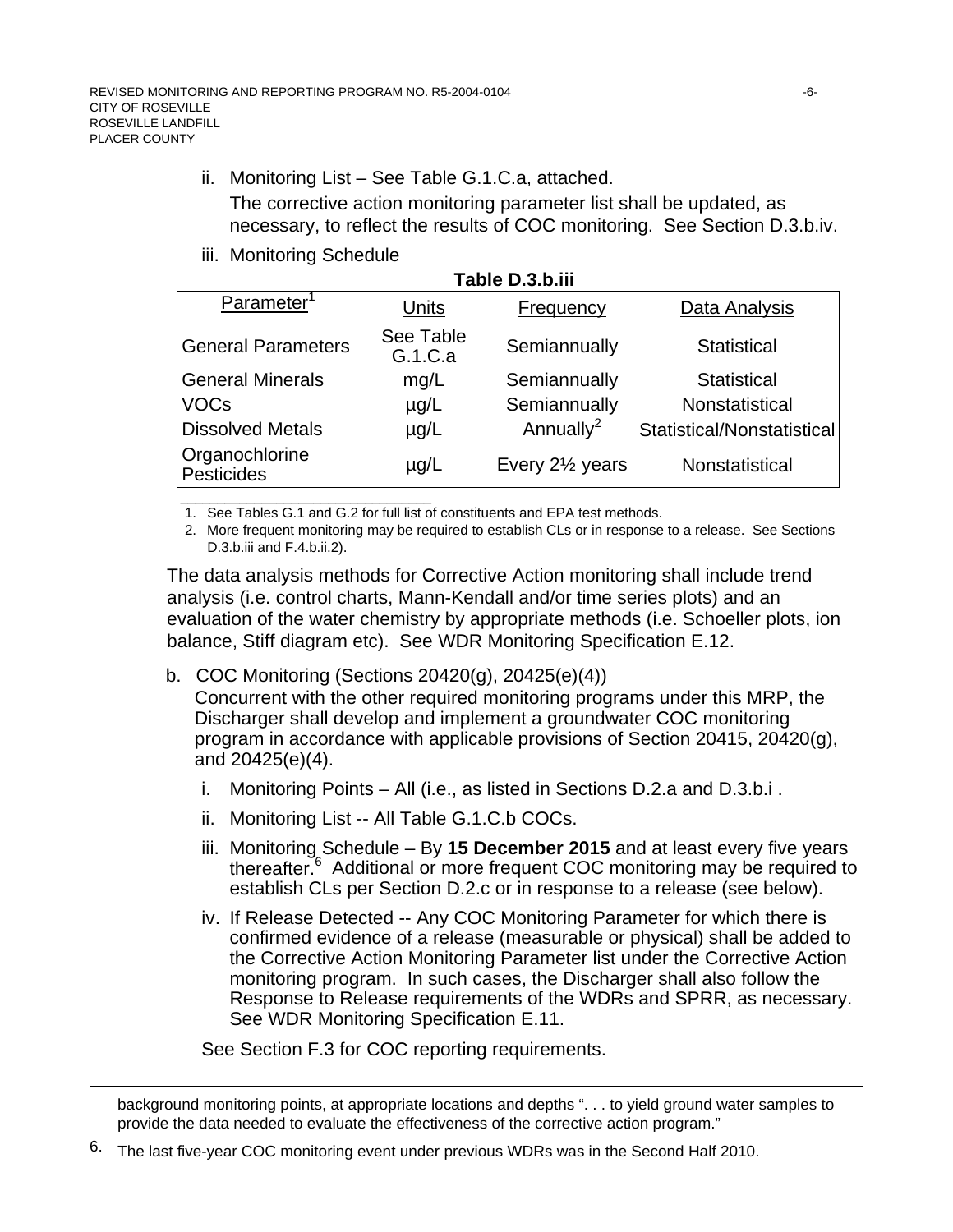## **E. SURFACE WATER MONITORING**

The Discharger shall develop and implement background and compliance monitoring programs for surface water consistent with WDR Monitoring Specifications E.1 through E.12, as applicable to surface water monitoring.

- 1. Onsite Stream
	- a Monitoring Points

Surface water monitoring shall be conducted at the following locations in the onsite stream (Antelope Creek): S-1 (upstream), S-2 (between Areas B and C/D), and S-3 (downstream). See Attachment B: Site Map.

- b Monitoring List All Table G.1.A field parameters, except as follows:
	- i. Elevation -- Monitor surface water elevation (or depth from reference point) based on measurement or observation.
	- ii. Redox potential not required
- c Monitoring Schedule -- Semiannually
- 2. Storm Water

Monitoring of storm water discharges from the site shall be conducted in accordance with the State Water Resources Control Board General Industrial Storm Water Permit (Water Quality Order No. 97-03-DWQ), if applicable to the facility.

The results of surface water monitoring (including any storm water monitoring under the General Storm Water Permit) shall be summarized in the monitoring reports submitted under this Order. If there was no water in the pond or stream during the monitoring period, or the Discharger did not obtain samples at one or more of the required monitoring points, the Discharger shall state the reasons and circumstances for not obtaining samples in the monitoring report.

## **F. REPORTING**

l

1. Semiannual Reports

The Discharger shall report monitoring data and information as required in this MRP and as required under WDRs Order No. R5-2004-0104 and the SPRR. Reports shall be submitted **semiannually** and are due by 31 July and 31 January each year. Each semiannual monitoring report shall contain the following information:

a. Compliance Summary

A transmittal letter and compliance summary for the monitoring period as specified in the SPRR.<sup>7</sup>

#### b. Table of Contents

A table of contents that, at a minimum, identifies the major sections of the report that contain the information required under this Order (e.g., chapter and page numbers).

<sup>7.</sup> See Requirement 1, *Reports to be Filed with the Board, REPORTING REQUIREMENTS*, SPRR.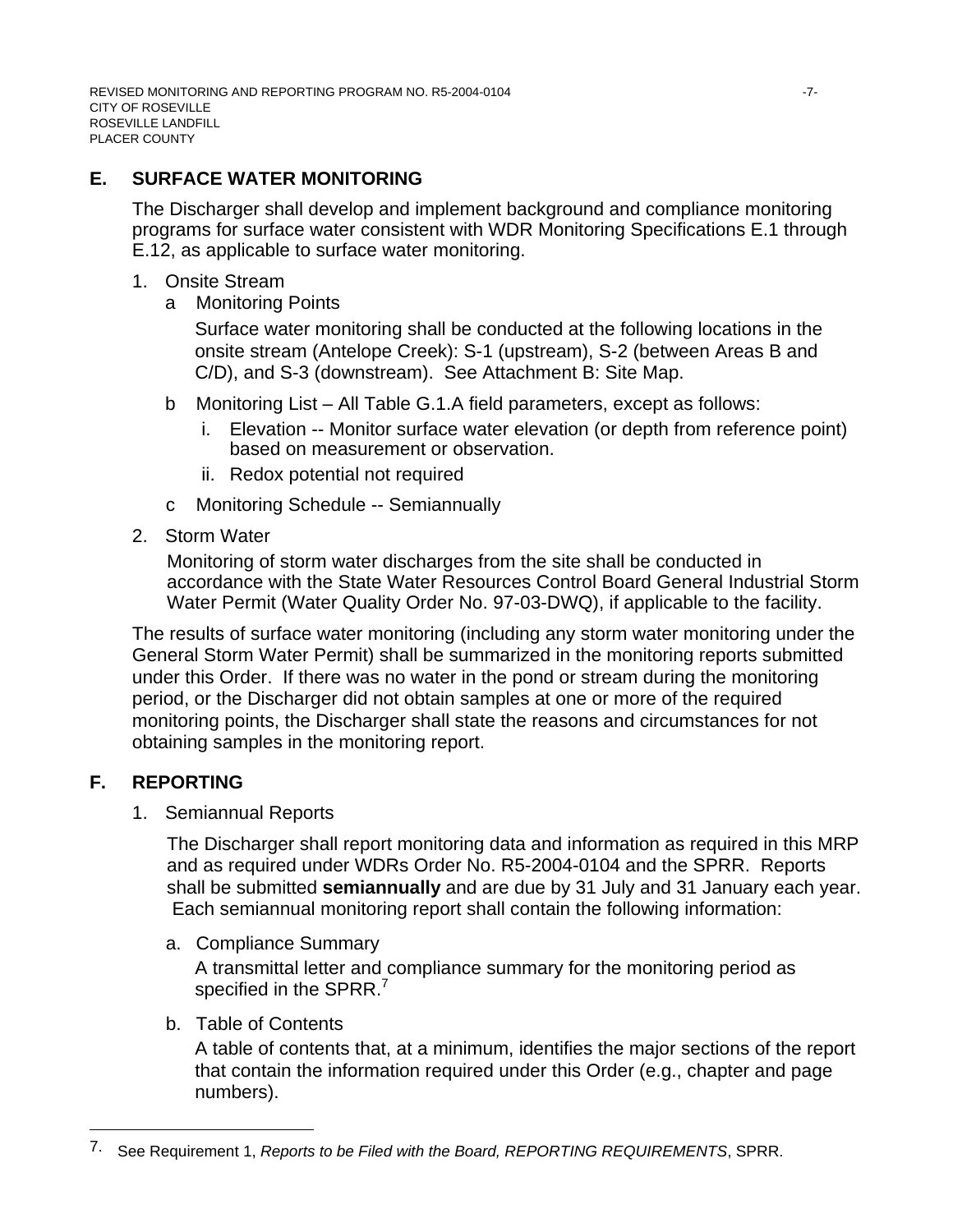#### c. Standard Observations and Facility Monitoring

- i. A summary and certification of the completion of all Standard Observations. See Requirement 2h, *Reports to be Filed with the Board*, *REPORTING REQUIREMENTS*, SPRR.
- ii. A summary of the results of facility monitoring, including any significant damage noted and/or repairs conducted. If no inspection and/or repairs were conducted, the report shall so state, providing the reason and circumstances (e.g., no significant storm event during monitoring period).

Documentation of the above shall be provided in an appendix to the report, as specified in Section F.1.f.i.

d. Landfill Control Systems

A tabular summary of the results of LFG monitoring for the monitoring period at each LFG monitoring point specified in Section C.1 of this MRP. Also include a discussion as to the potential for any constituents detected in LFG (e.g., VOCs, CO2) to impact subsurface water bearing media (i.e., soil pore water or groundwater) at the site.

- e. Groundwater Monitoring Results
	- i. Monitoring Points

Tabular summary and/or geologic cross-section(s) based on installation logs, including well name or number; top casing elevation; total well depth; elevation and depth range of screened intervals/zones; water table elevation; and soil type within screened interval.

- ii. Field Parameters
	- 1) Tabular summaries of the results of monitoring for the monitoring period.
	- 2) Groundwater elevation contour map(s) and/or flow net(s) showing gradient direction in the upper aquifer and any additional zone of saturation monitored;
	- 3) A narrative discussion of the groundwater elevation monitoring results, including calculated gradient and flow velocity, times of highest and lowest elevations in the wells, and separation from wastes.
- iii. Background
	- 1) Data Screening
		- ⇒ Outliers
		- $\Rightarrow$  Trends or other data disparities that might be evidence of release, upgradient source, or natural variability.
	- 2) Plots and Graphical Summaries.
		- $\Rightarrow$  Scale plots for the range of data shown after excluding outliers.
		- $\Rightarrow$  Plots (including lines and symbols) should be clearly discernible and distinguishable.
	- 3) Data Analysis Methods
		- $\Rightarrow$  Describe or reference procedure for determining/updating CLs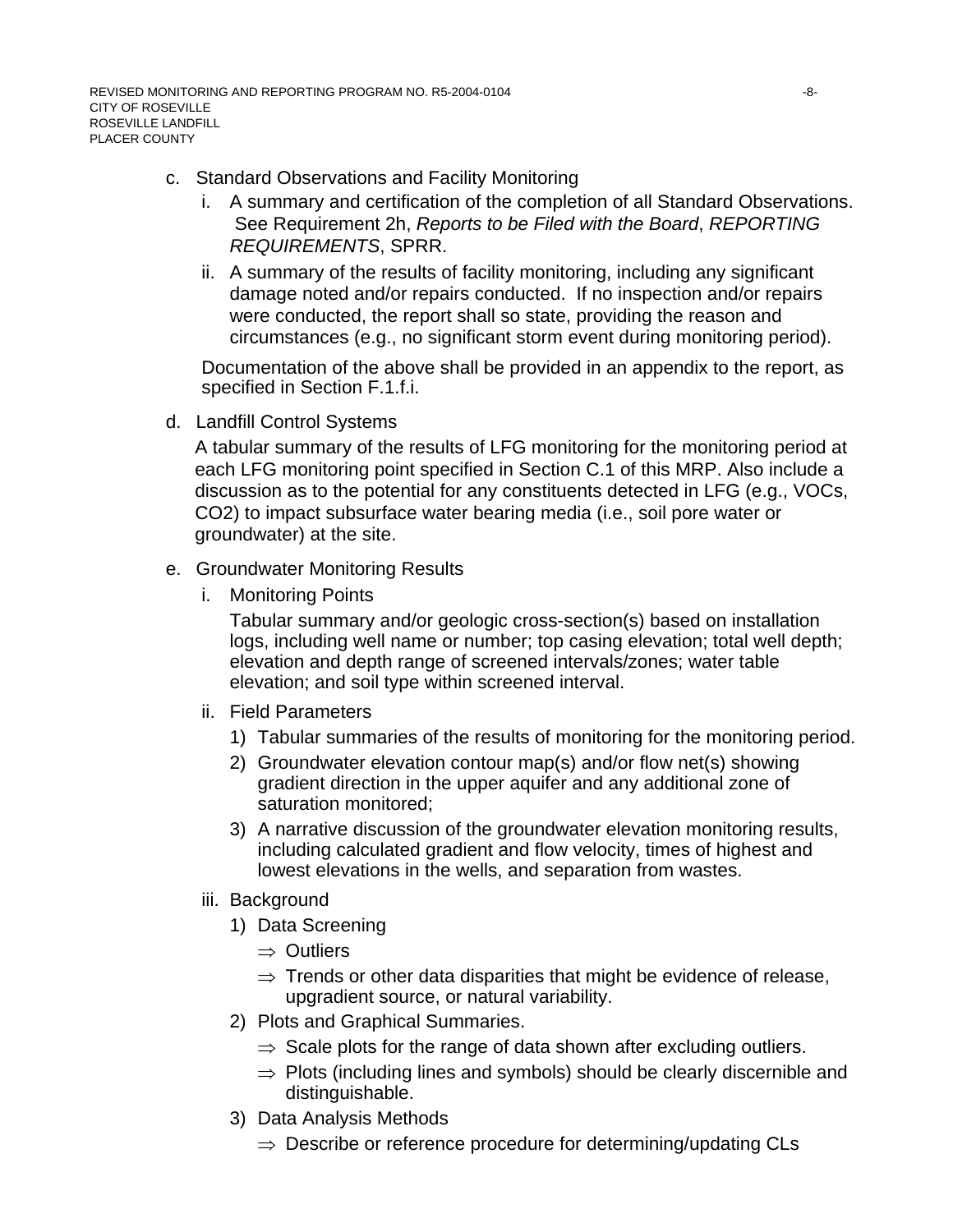REVISED MONITORING AND REPORTING PROGRAM NO. R5-2004-0104  $-9-$ CITY OF ROSEVILLE ROSEVILLE LANDFILL PLACER COUNTY

- $\Rightarrow$  Provide or reference list of updated CLs
- iv. Compliance -- Corrective Action
	- 1) Show results in tabular summaries $8$ 
		- $\Rightarrow$  Include CLs and flag exceedances
		- $\Rightarrow$  Show nondetect result relative to DL (e.g., "<0.3").
	- 2) Evaluate nature and extent of impacts
		- $\Rightarrow$  Identify and discuss exceedances
			- − New exceedances and results of confirmation testing
			- − Previous exceedances in same or other source media (e.g., LFG)
			- − Potentially related exceedances (e.g., parent or daughter compounds)
		- $\Rightarrow$  Water chemistry analysis, including cation/anion balance and illustrative plots (e.g., Piper, Trilinear, Schueller, and/or Stiff plot)
		- $\Rightarrow$  Contaminant contour maps showing distribution and extent of impacts for representative constituents
	- 3) Evaluate Corrective Action progress and effectiveness
		- $\Rightarrow$  Provide for representative constituents and monitoring points
		- $\Rightarrow$  Provide time series plots and other graphical methods (e.g., best fit, Mann-Kendall, Sen's Slope)
		- $\Rightarrow$  Discuss any trends and any changes in water quality chemistry
		- ⇒ Discuss effectiveness of Corrective Action measures (e.g., landfill cover, LFG controls) and need for additional measures and/or monitoring wells.
- f. Appendix Items

l

- i. Standard Observations and Facility Monitoring Results
	- 1) Field logs,
	- 2) Site map showing location of area of concern
	- 3) Photos
- ii. Field meter calibration logs;
- iii. Field and laboratory test sheets (hard copy not required, but must be included in electronic copy of report);
- iv. Copies of other relevant reports or data (e.g., results of soil gas/LFG monitoring required by Local Enforcement Agency); and
- v. Compact disk (CD), including:
	- 1) Copy of monitoring report in (preferably combined) PDF format
	- 2) Excel spreadsheet of monitoring data for monitoring period

<sup>8.</sup> Tables of water quality monitoring data shall include appropriate headers, showing monitoring point, sampling date, chemical group, constituent, units, analytical result, laboratory limits (MDL and PQL), flag, data type (statistical or nonstatistical), and updated CL.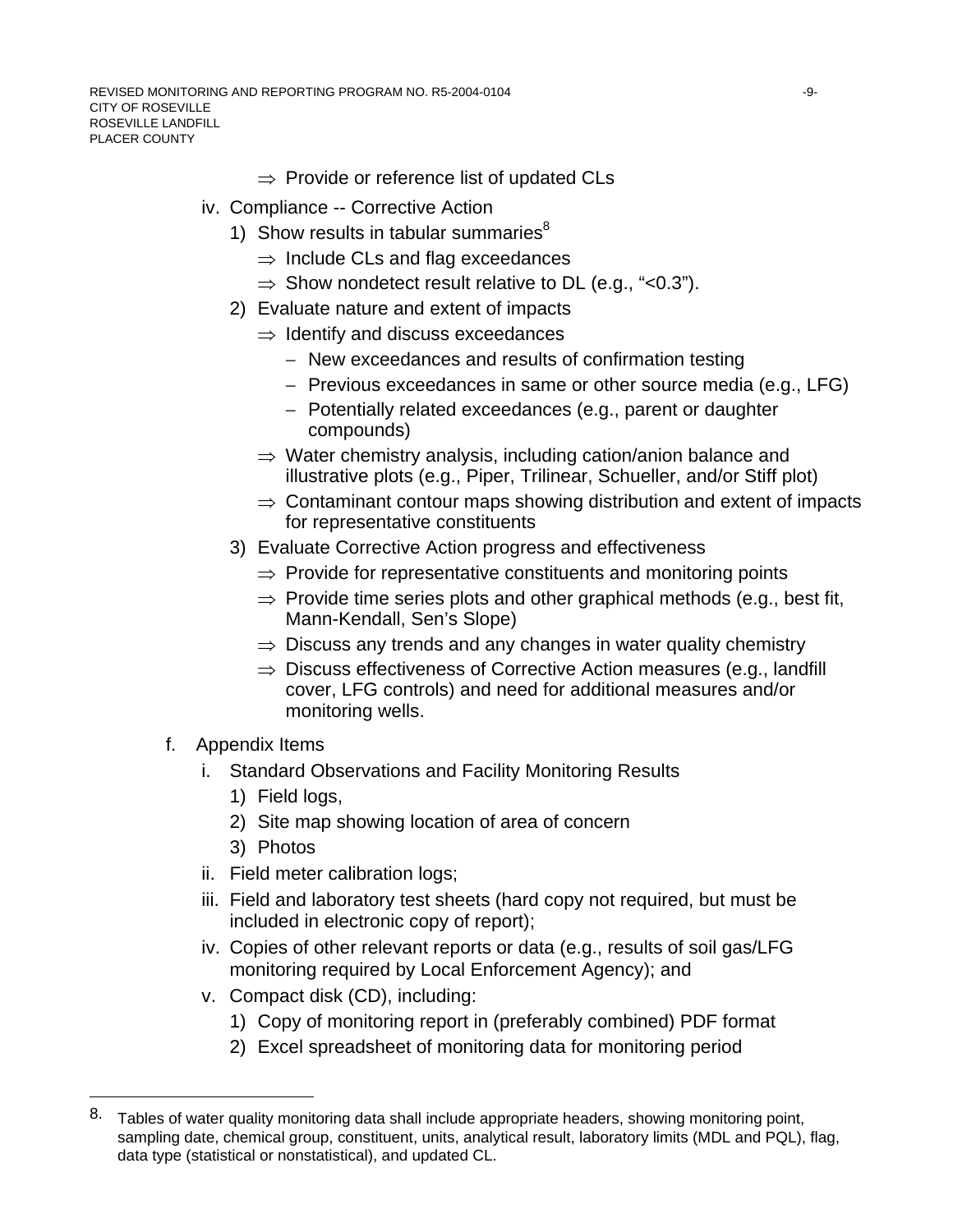2. Annual Monitoring Summary Report

An Annual Monitoring Summary Report (Annual Report) summarizing monitoring results for the prior year shall also be prepared and submitted in accordance with this Order, including the MRP and SPRR (Requirement 4*, Reports to be Filed with the Board, REPORTING REQUIREMENTS*). The report may be submitted as part of the Second Semiannual Report for each year. The Annual Report shall include the following information:

- a. Table of Contents
- b. Compliance Summary

A comprehensive discussion of the compliance record, including any necessary repairs, improvements, and/or corrective action measures implemented or planned to bring the Discharger into full compliance with the WDRs and WQPS.

- c. Year End Summary
	- i. Written summary of the monitoring results for the year (including water quality chemistry analysis), indicating any changes made or observed since the previous annual report.
	- ii. Tabular and graphical summaries of the monitoring results for the year, including representative time series plots.
- d. Appendix Items
	- i. A copy of the Sample Collection and Analysis Plan required under the SPRR (see Requirement 1*, General, Provisions for Monitoring*).
	- ii. Electronic copies of the following on CD
		- 1) Historical monitoring data for the site, as follows:
			- $\Rightarrow$  Provide for at least previous 10 years (or for as long as monitoring has been conducted at each monitoring point).
			- $\Rightarrow$  Use tabular format specified in F.1.e.iii.1)
			- $\Rightarrow$  Provide for all water bearing media
			- $\Rightarrow$  Include results of FP monitoring, as feasible (i.e., groundwater elevation, estimated flow direction and gradient);
		- 2) The monitoring report in (preferably combined) PDF format.<sup>9</sup>
- 3. COC Monitoring Report

l

The five-year COC monitoring report shall be submitted in the semiannual report for the monitoring period in which five-year COC sampling was conducted. The COC monitoring report shall be submitted by the applicable due date specified in Table F.5 below. Consistent with Section D.3.b.iii (Footnote 6) above, the first COC Monitoring Report under this Order shall be submitted by **31 January 2016**.

<sup>9.</sup> In *combined* PDF format, major sections of report are assembled as separate PDF files (native or scanned) using PDF writer software.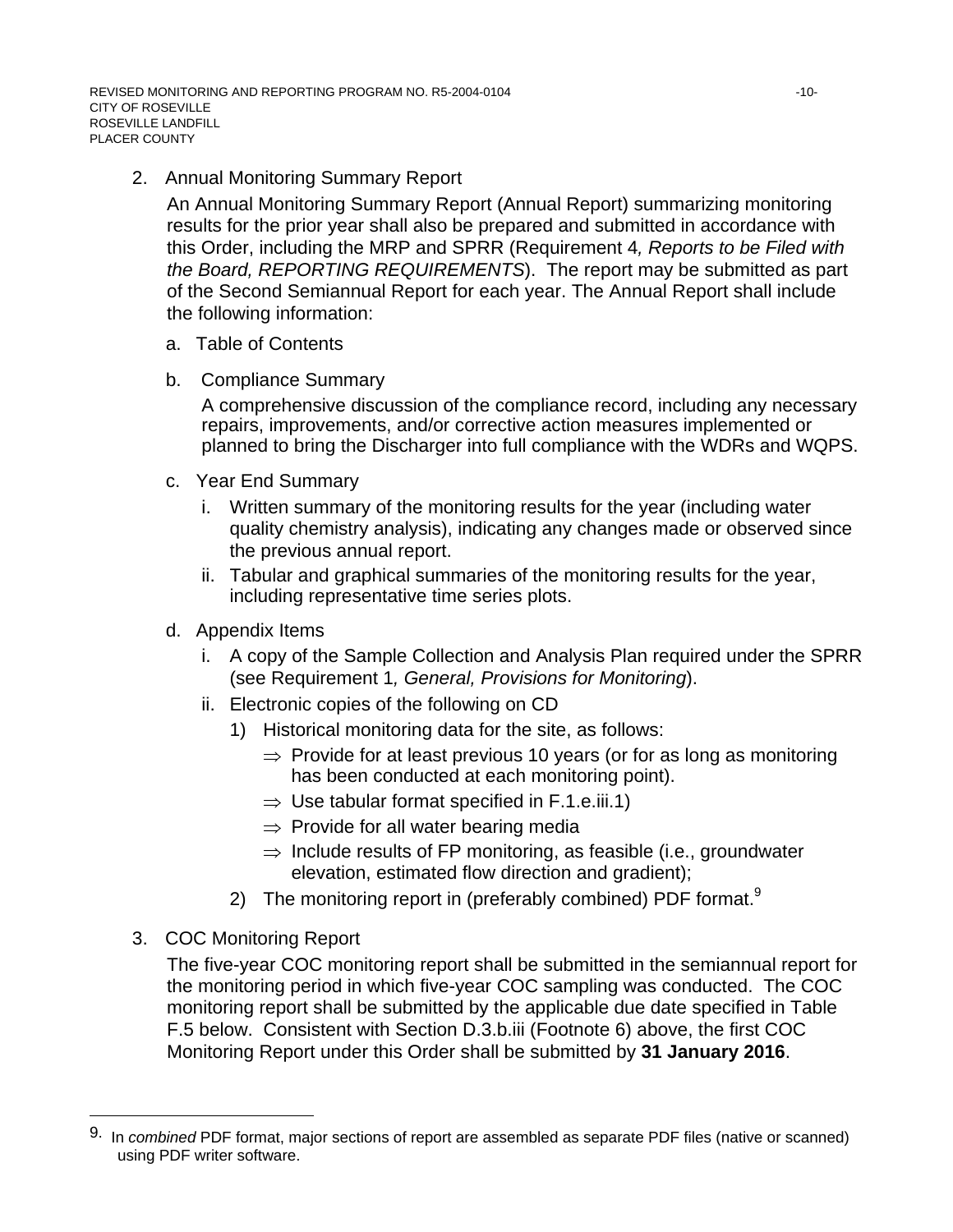- 4. Other Reports
	- a. Notifications -- Required notifications under Title 27 (e.g., tentative release, leachate seep, extended repairs) shall be submitted within 7 days of event unless otherwise specified under this Order or the SPRR.
	- b. Updated Water Quality Protection Standard (WQPS) Report -- An updated WQPS Report shall be submitted concurrent with, or as part of, the next semiannual monitoring report due after submission of the five-year COC monitoring report above. The first WQPS Report under this Order shall therefore be submitted by **31 July 2016** and then every five years thereafter.

The WQPS for a given water-bearing media shall consist of all constituents of concern (COCs), concentration limits (CLs) for each COC, monitoring points and point of compliance (POC), and the compliance period, as follows:

i. COCs (Section 20395)

The COC list shall include all the waste constituents, their reaction products, and hazardous constituents that are reasonably expected to be in or derived from waste contained in the Unit. The COCs for all monitored water-bearing media at the site (i.e., groundwater and surface water) shall be as listed in Table G.2 herein.

ii. Concentration Limits (Section 20400)

CLs shall be developed for each COC consistent with the data analysis methods outlined in WDR Monitoring Specifications E.7 through E.9.

- 1) Unsaturated Zone not currently established<sup>10</sup>
- 2) Groundwater -- CLs based on the First Semester 2011 monitoring report are specified in Table G.2 herein. For other inorganic COCs, see Section D.2.c.
- 3) Surface Water not currently established (monitoring limited to field parameters)
- iii. Monitoring and Compliance Points (Section 20405)
	- 1) Monitoring Points
		- $\Rightarrow$  Unsaturated Zone not currently established<sup>10</sup>
		- $\Rightarrow$  Groundwater All wells (presently MWs-1 to 3; 5, 6, 7A, 8, 9, 10A, 10B; 12 to 16)
		- $\Rightarrow$  Surface Water All stations (i.e., S-1 through S-3).
	- 2) Compliance Points

l

- $\Rightarrow$  Point of Compliance (POC) Wells
	- − All downgradient and cross gradient landfill unit perimeter wells, including MW-15 (Area B); MWs-5 and 8 (Area C/D); and MW-7A (Burn Dump).

<sup>10.</sup> Discharger shall amend the WQPS to include unsaturated zone if one or more VOCs are detected in soil gas at concentration(s) that are likely (due to gas partitioning) to impact or threaten to impact soil pore water beyond the landfill footprint.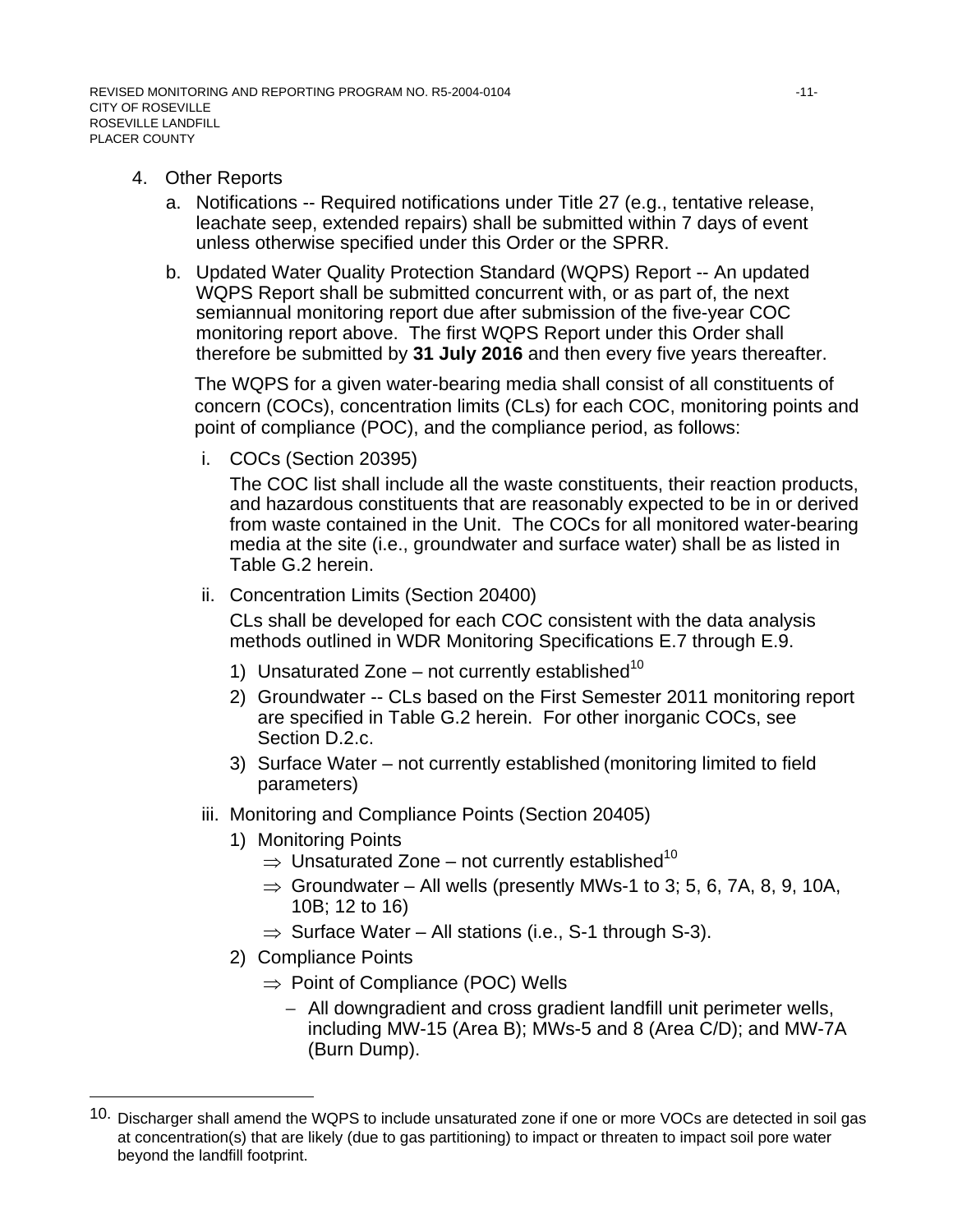- − Any future wells that meet the above criteria.
- $\Rightarrow$  Other Compliance Wells
	- − All upgradient landfill perimeter wells potentially within the reducing zone of the landfill (i.e., MWs-2 and 3);
	- − All impacted wells beyond the POC, currently including MWs-9, 10A, 10B and 12 (Area B); MWs-13, 14 and 16 (Area C/D); and MW-6 (burn dump).
	- − Any future wells that meet either of the above criteria.
- iv. Compliance Period (Section 20410)

The landfill compliance period, applicable to all water-bearing media, is the minimum period during which the Discharger shall conduct a water quality monitoring program subsequent to a release from the Unit. It is equal to the active life of the Unit plus the closure period. The landfill began operations in 1967 and closed in 1995. The compliance period is therefore 28 years.<sup>11</sup> Beginning with the year after landfill closure, the compliance would end in the year 2023.

The WQPS shall include all water-bearing media for which there is evidence of impacts or threatened impacts per section 20080(g).

5. Reporting Schedule

l

The semiannual and annual reports shall be submitted to the Board in accordance with the following schedule for the calendar period in which samples were taken or observations made:

| Report                  | <b>End of Reporting Period</b> | Date Report Due |
|-------------------------|--------------------------------|-----------------|
| <b>First Semiannual</b> | 30 June                        | 31 July         |
| Second Semiannual       | 31 December                    | 31 January      |
| Annual Report           | 31 December                    | 31 January      |

**Table F.5** 

Required notifications under Title 27 (e.g., tentative release, leachate seep, extended repairs) shall be submitted within 7 days of event unless otherwise specified under this Order or the SPRR.

The Discharger shall implement the above monitoring program on the effective date of this Program. The transmittal letter accompanying monitoring reports submitted under this Order shall, as required under the SPRR (Provision 5*, General Requirements, REPORTING REQUIREMENTS*), contain a statement by the discharger, or the discharger's authorized

<sup>11.</sup> If the landfill is in corrective action at the scheduled end of the compliance period, the compliance period shall be extended until the discharger can demonstrate that the Unit has been in continuous compliance with its WQPS for a period of at least three consecutive years, including proof period under Section 20430(f).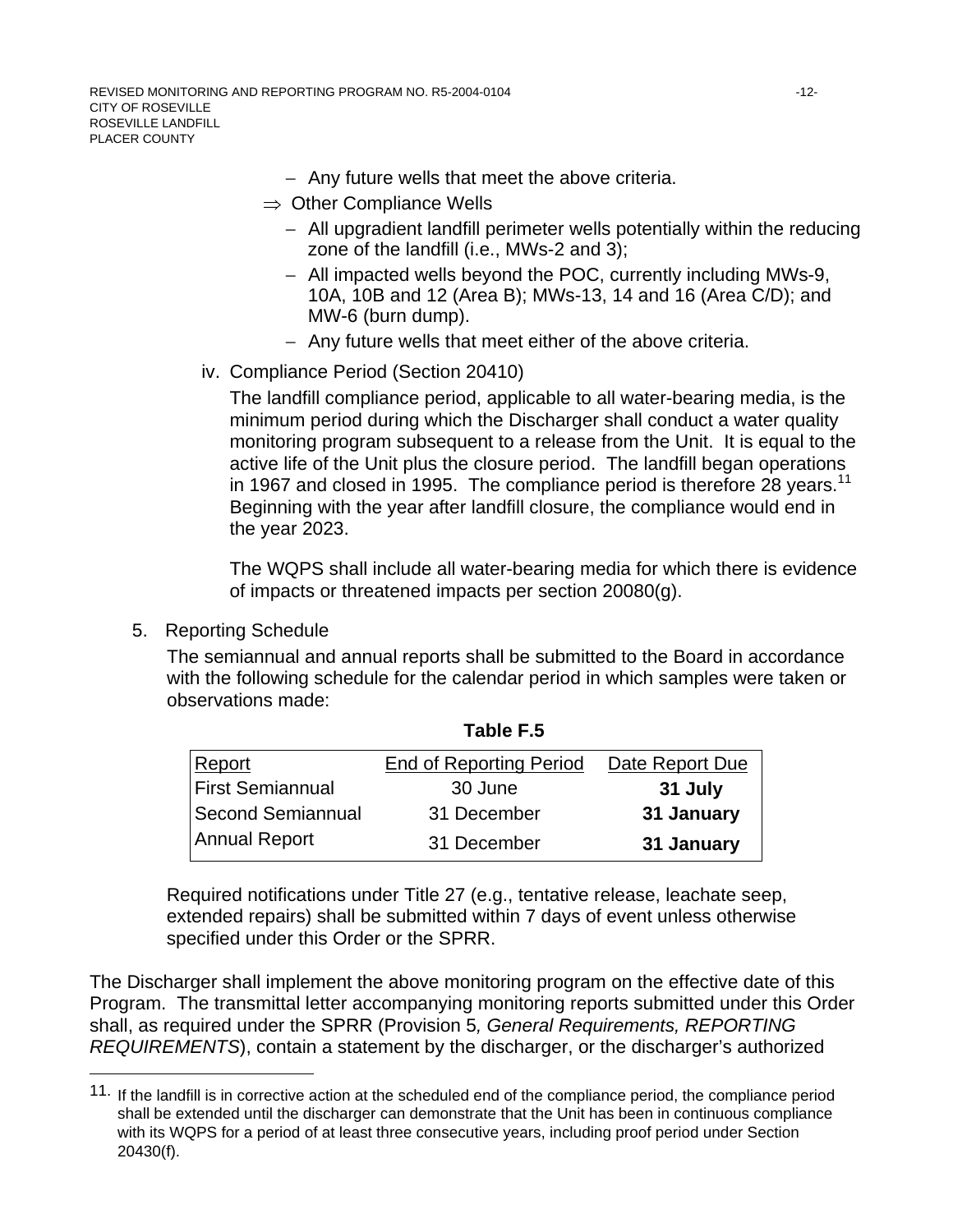agent, under penalty of perjury, that to the best of the signer's knowledge the report is true, accurate and complete.

Ordered by:

Original Signed By

PAMELA C. CREEDON, Executive Officer

22 August 2011

(Date)

**Attachments** JDM: 22 August 2011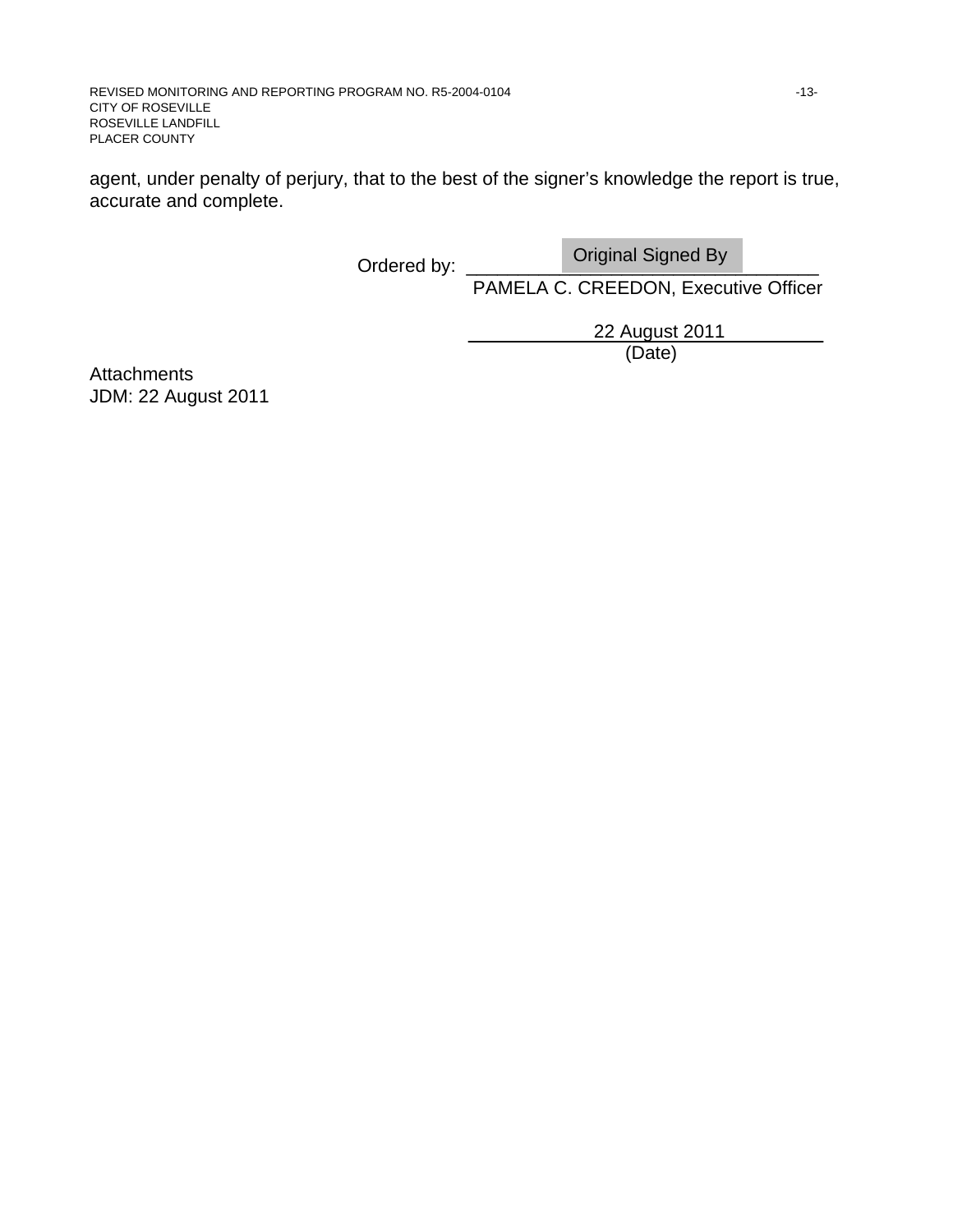\_\_\_\_\_\_\_\_\_\_\_\_\_\_\_\_\_\_\_\_\_\_\_\_\_\_\_\_\_\_\_\_\_\_\_\_\_\_\_\_\_\_\_\_\_\_\_\_\_

| <b>Field Parameter Monitoring</b><br>А.         |                            |              |               |  |
|-------------------------------------------------|----------------------------|--------------|---------------|--|
|                                                 | <b>All Wells</b>           |              |               |  |
| <b>Monitoring Parameter</b>                     | Units                      | Frequency    | Data Analysis |  |
| Dissolved Oxygen (DO)                           | mg/L                       | Semiannually | n/a           |  |
| Elevation, Groundwater                          | feet MSL                   | Semiannually | n/a           |  |
| <b>Oxidation-Reduction (Redox)</b><br>Potential | millivolts                 | Semiannually | n/a           |  |
| рH                                              | pH units                   | Semiannually | n/a           |  |
| <b>Specific Conductance</b>                     | $\mu$ S/cm                 | Semiannually | n/a           |  |
| Temperature                                     | $^{\circ}$ C, $^{\circ}$ F | Semiannually | n/a           |  |
| Turbidity                                       | NTU                        | Semiannually | n/a           |  |

### **Table G.1 Groundwater Monitoring Schedules**

1. Field parameter monitoring shall be conducted concurrent with other required groundwater monitoring programs under this Order.

| В.                          | <b>Background Monitoring</b>           |                  |               |
|-----------------------------|----------------------------------------|------------------|---------------|
| <b>Background Wells</b>     |                                        |                  |               |
| <b>Monitoring Parameter</b> | Units                                  | <b>Frequency</b> | Data Analysis |
|                             | See Tables G.1.A, G.1.C.a, and G.1.C.b |                  |               |
|                             |                                        |                  |               |

1. Background monitoring shall include field parameter and compliance monitoring conducted at background wells.

## **C. Compliance Monitoring**

# **a.** Corrective Action<sup>1,2</sup>

Background and Compliance Wells

| <b>Monitoring Parameter</b>         | Units      | Frequency    | Data Analysis             |
|-------------------------------------|------------|--------------|---------------------------|
| General Parameters:                 |            |              | <b>Tolerance Interval</b> |
| Alkalinity, Total                   | $mg/L^3$   | Semiannually | Nonparametric             |
| Dissolved Oxygen (DO)               | mg/L       | Semiannually | Nonparametric             |
| Chemical Oxygen Demand (COD)        | $mg/L^3$   | Semiannually | Nonparametric             |
| pH                                  | pH units   | Semiannually | Nonparametric             |
| <b>Specific Conductance</b>         | $\mu$ S/cm | Semiannually | Nonparametric             |
| <b>Total Dissolved Solids (TDS)</b> | mg/L       | Semiannually | Nonparametric             |
| <b>Total Hardness</b>               | $mg/L^3$   | Semiannually | Nonparametric             |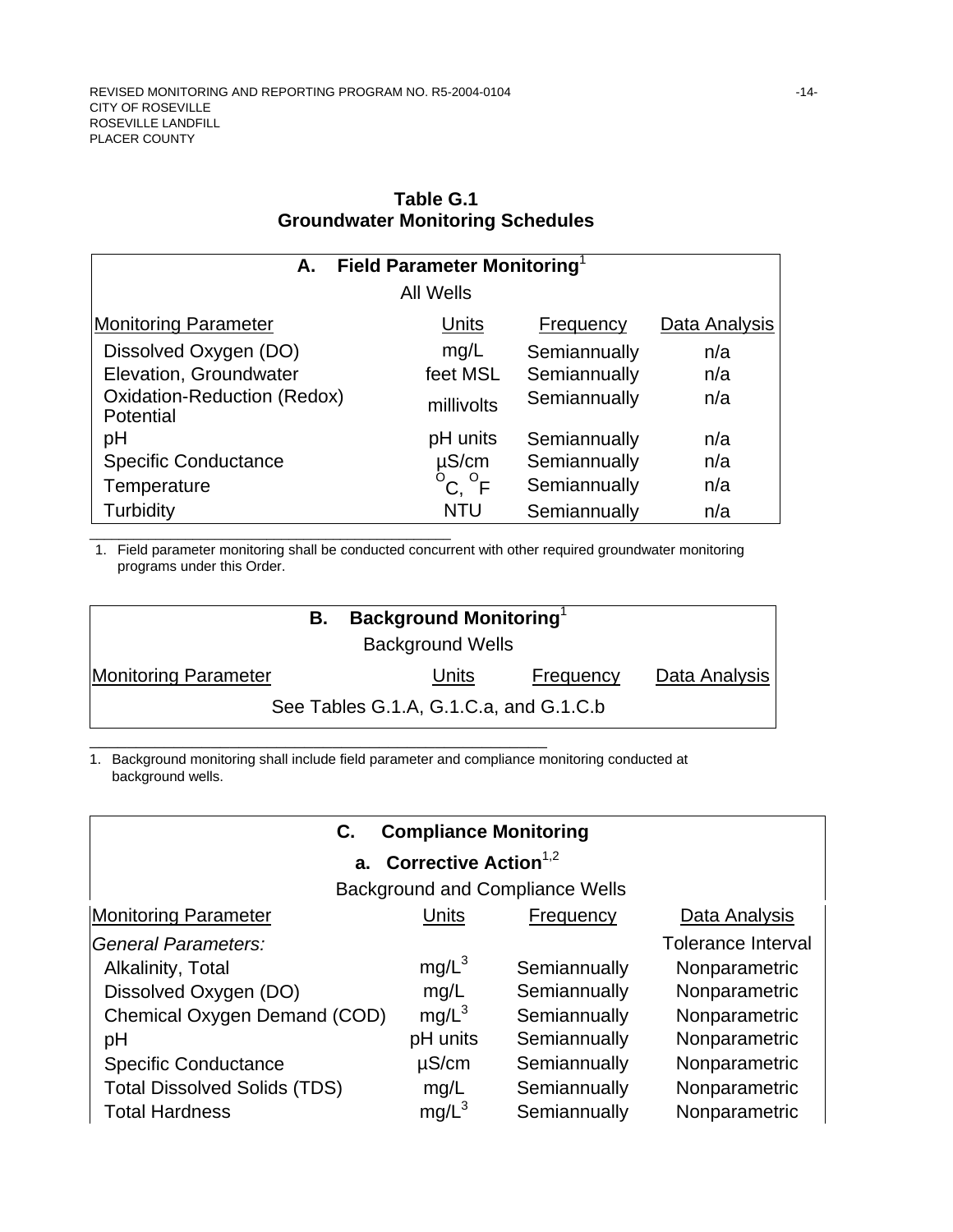| <b>Monitoring Parameter</b>    | <b>Units</b> | <b>Frequency</b> | Data Analysis             |
|--------------------------------|--------------|------------------|---------------------------|
| <b>General Minerals:</b>       |              |                  | <b>Statistical</b>        |
| <b>Major Anions:</b>           |              |                  | <b>Tolerance Interval</b> |
| <b>Bicarbonate Alkalinity</b>  | $mg/L^3$     | Semiannually     | Nonparametric             |
| Chloride                       | mg/L         | Semiannually     |                           |
| Nitrate - Nitrogen             | mg/L         | Semiannually     |                           |
| <b>Sulfate</b>                 | mg/L         | Semiannually     |                           |
| Major Cations:                 |              |                  | <b>Tolerance Interval</b> |
| Calcium                        | mg/L         | Semiannually     |                           |
| Magnesium                      | mg/L         | Semiannually     |                           |
| Potassium                      | mg/L         | Semiannually     |                           |
| Sodium                         | mg/L         | Semiannually     |                           |
| Dissolved Metals. <sup>4</sup> |              |                  |                           |
| Common:                        |              |                  | <b>Tolerance Interval</b> |
| Iron                           | $\mu$ g/L    | Annually         | Nonparametric             |
| Manganese                      | $\mu$ g/L    | Annually         | Nonparametric             |
| Heavy:                         |              |                  |                           |
| Arsenic                        | $\mu$ g/L    | Annually         | Nonparametric             |
| Lead                           | $\mu$ g/L    | Annually         | Nonparametric             |
| Mercury                        | $\mu$ g/L    | Annually         | Nonparametric             |
| Other.                         |              |                  |                           |
| Molybdenum                     | $\mu$ g/L    | Annually         | Nonparametric             |
| VOCs. <sup>5</sup>             |              |                  | Nonstatistical            |
| Alcohols:                      |              |                  |                           |
| Tert-Amyl methyl ether         | $\mu$ g/L    | Semiannually     |                           |
| <b>Tert-Butyl alcohol</b>      | µg/L         | Semiannually     |                           |
| Tert-Butyl ethyl ether         | $\mu$ g/L    | Semiannually     |                           |
| Isobutyl alcohol               | $\mu$ g/L    | Semiannually     |                           |
| di-Isopropyl ether             | $\mu$ g/L    | Semiannually     |                           |
| Methyl tert-butyl ether (MTBE) | $\mu$ g/L    | Semiannually     |                           |
| <b>Benzene Compounds:</b>      |              |                  |                           |
| <b>BTEX:</b>                   | $\mu$ g/L    |                  |                           |
| <b>Benzene</b>                 | µg/L         | Semiannually     |                           |
| Ethylbenzene                   | $\mu$ g/L    | Semiannually     |                           |
| <b>Toluene</b>                 | $\mu$ g/L    | Semiannually     |                           |
| Xylenes (total)                | $\mu$ g/L    | Semiannually     |                           |
| Halogenated:                   |              |                  |                           |
| Common:                        |              |                  |                           |
| 1,1-Dichloroethane (1,1-DCA)   | $\mu$ g/L    | Semiannually     |                           |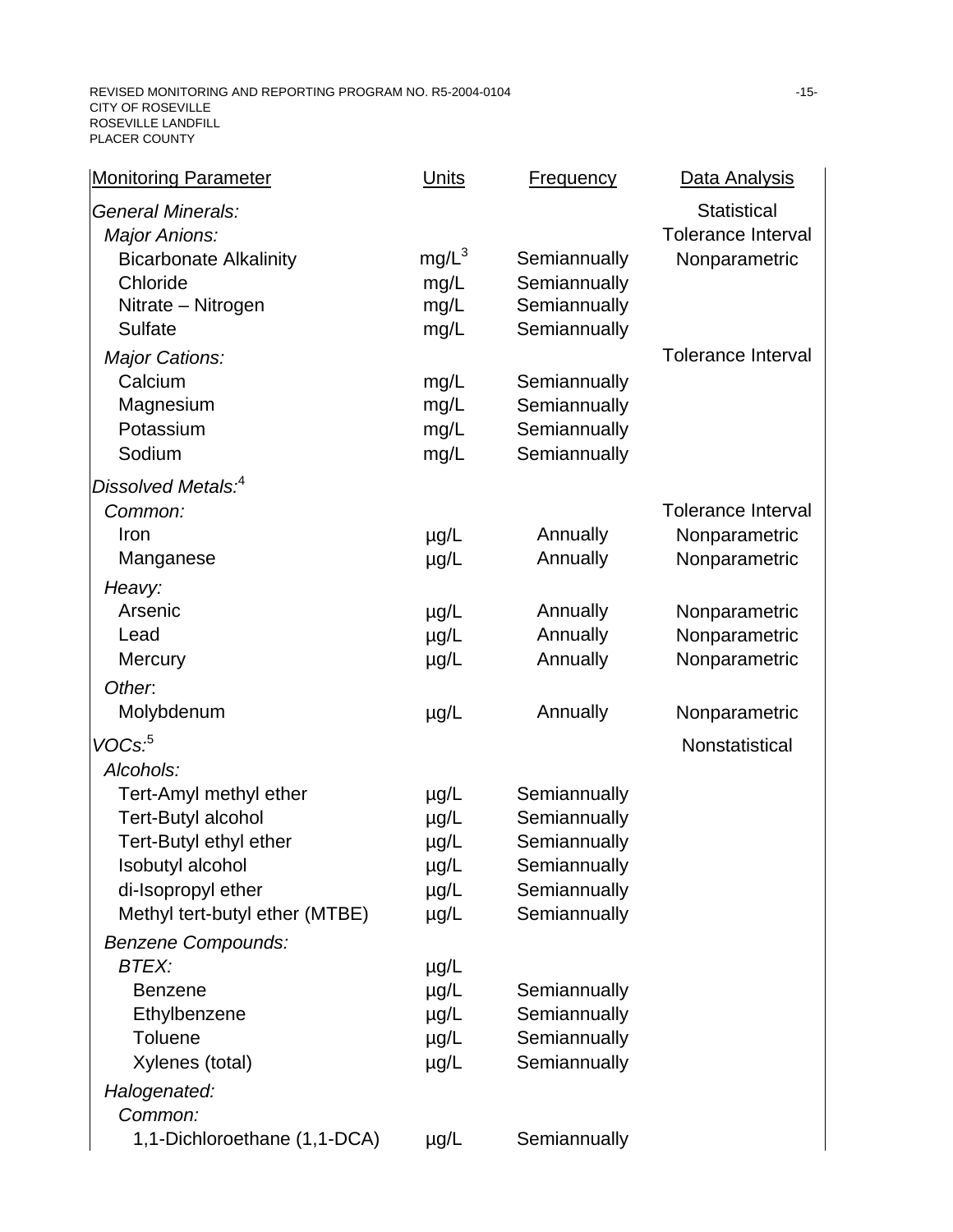| <b>Monitoring Parameter</b>                              | <b>Units</b>                   | <b>Frequency</b>             | Data Analysis                  |
|----------------------------------------------------------|--------------------------------|------------------------------|--------------------------------|
| $1,2$ -DCA                                               | $\mu$ g/L                      | Semiannually                 |                                |
| 1,1-DCE                                                  | $\mu$ g/L                      | Semiannually                 |                                |
| Tetrachloroethene (PCE)                                  | $\mu$ g/L                      | Semiannually                 |                                |
| 1,1,1-Trichloroethane (TCA)                              | $\mu$ g/L                      | Semiannually                 |                                |
| $1, 1, 2$ -TCA                                           | $\mu$ g/L                      | Semiannually                 |                                |
| Trichloroethene (TCE)                                    | $\mu$ g/L                      | Semiannually                 |                                |
| 1,1,1,2-Tetrachloroethane                                | $\mu$ g/L                      | Semiannually                 |                                |
| 1,1.2,2-Tetrachloroethane                                | $\mu$ g/L                      | Semiannually                 |                                |
| Vinyl chloride                                           | $\mu$ g/L                      | Semiannually                 |                                |
| <b>Industrial Solvents:</b>                              |                                |                              |                                |
| Common:                                                  |                                |                              |                                |
| Carbon disulfide                                         | $\mu$ g/L                      | Semiannually                 |                                |
| Methyl ethyl ketone (MEK:<br>2-Butanone)                 | $\mu$ g/L                      | Semiannually                 |                                |
| Interferences:                                           |                                |                              |                                |
| Common:                                                  |                                |                              |                                |
| Acetone                                                  | $\mu$ g/L                      | Semiannually                 |                                |
| Methyl bromide                                           | $\mu$ g/L                      | Semiannually                 |                                |
| (Bromomethene)                                           |                                |                              |                                |
| Methylene chloride                                       | $\mu$ g/L                      | Semiannually                 |                                |
| Organochlorine Pesticides:                               |                                |                              | Nonstatistical                 |
| <b>Dieldrin</b>                                          | $\mu$ g/L                      | Every 2 <sup>1/2</sup> years |                                |
| $\alpha$ -BHC                                            | $\mu$ g/L                      | Every 21/ <sub>2</sub> years |                                |
| $\gamma$ -BHC (Lindane)                                  | µg/L                           | Every 21/ <sub>2</sub> years |                                |
| Endrin                                                   | $\mu$ g/L                      | Every 2 <sup>1/2</sup> years |                                |
| Heptachlor                                               | $\mu$ g/L                      | Every 2 <sup>1/2</sup> years |                                |
| Heptachlor epoxide                                       | $\mu$ g/L                      | Every 2 <sup>1/2</sup> years |                                |
|                                                          | b. COC Monitoring <sup>1</sup> |                              |                                |
|                                                          | <b>All Wells</b>               |                              |                                |
| All Table G.2 COCs not listed in<br>Table G.1.C.a above. | See<br>Table G.2               | Every 5 years                | Statistical/<br>Nonstatistical |

1. Monitoring program shall be conducted concurrently with other required groundwater monitoring programs under this Order.

2. Compliance (i.e., corrective action and COC) monitoring programs shall include background monitoring required to meet monitoring goals and performance standards per MRP Sections D.3.a and D.3.b.

3. Report units for this constituent as "mg/L as  $CaCO<sub>3</sub>$ ".

\_\_\_\_\_\_\_\_\_\_\_\_\_\_\_\_\_\_\_\_\_\_\_\_\_\_\_\_\_\_\_\_\_\_\_\_\_\_\_\_\_\_\_\_\_\_\_\_\_

4. Samples shall be filtered prior to performing dissolved inorganics analysis.

5. Unknown chromatographic peaks shall be reported, along with an estimate of the concentration of the unknown analyte per Provision 7, *Sampling and Analytical Methods*, *PROVISIONS FOR MONITORING*, SPRR.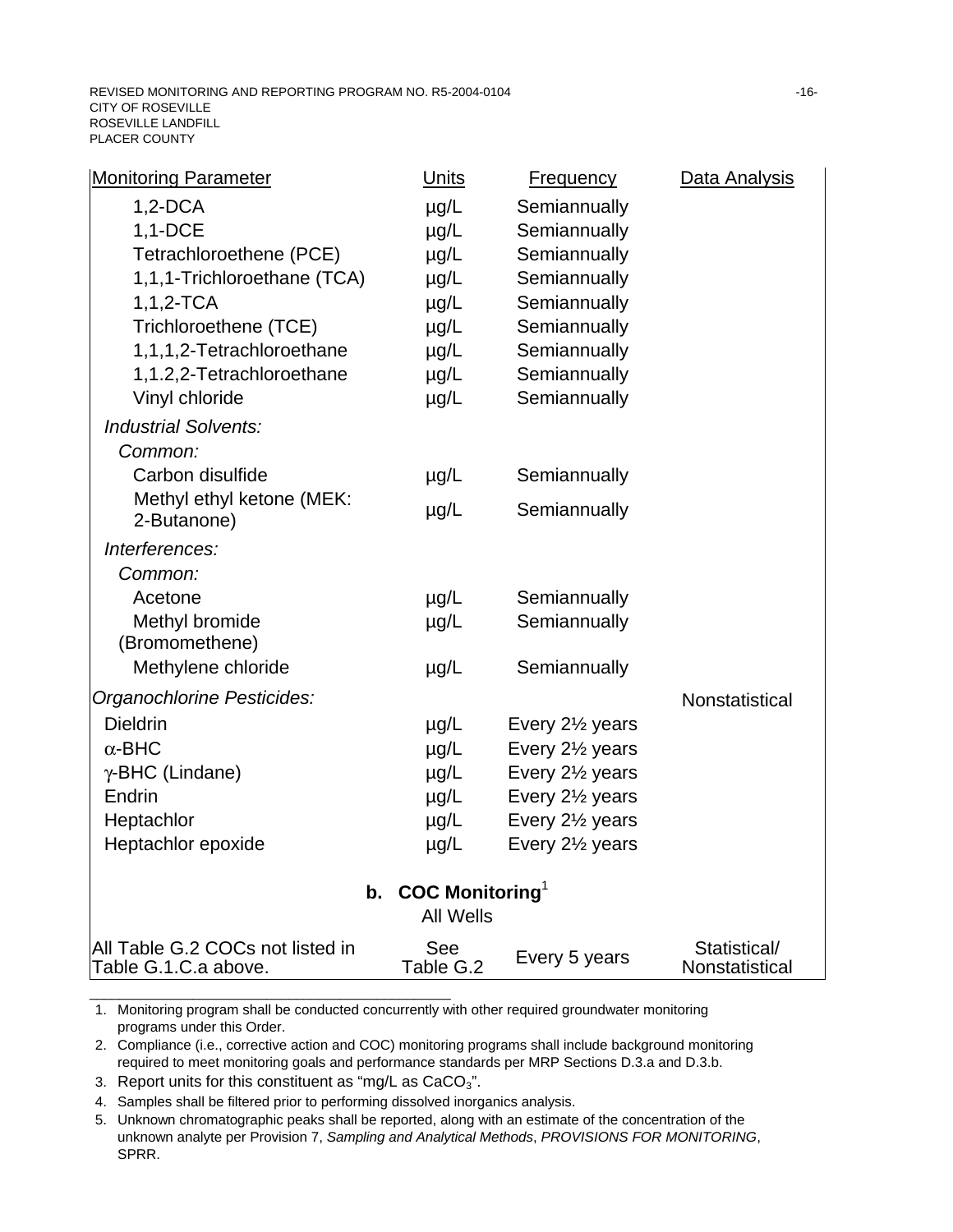### **Table G.2**

### **Constituents of Concern (COCs), Approved USEPA Analytical Methods, & Concentration Limits**

|                                             | A. Inorganic COCs           |                                  |                            |                                      |
|---------------------------------------------|-----------------------------|----------------------------------|----------------------------|--------------------------------------|
| <b>Constituent of Concern</b>               | <b>USEPA Test</b><br>Method |                                  | <b>Concentration Limit</b> |                                      |
|                                             |                             | Unsaturated<br>Zone <sup>1</sup> | Ground-<br>water           | <b>Surface</b><br>Water <sup>1</sup> |
| General Parameters (mg/L, except as noted): |                             |                                  |                            |                                      |
| Alkalinity, Total <sup>2</sup>              | 2320B                       |                                  | 120                        |                                      |
| Chemical Oxygen Demand (COD) <sup>2</sup>   | 410.4                       |                                  | $---3$                     |                                      |
| Dissolved Oxygen, mg/L                      | 360.1                       |                                  | $--3$                      |                                      |
| pH, pH units                                | 150.1                       |                                  | $---3$                     |                                      |
| Specific Conductance, µS/cm                 | 120.1                       |                                  | $---3$                     |                                      |
| <b>Total Dissolved Solids (TDS)</b>         | 2540C                       |                                  | 220                        |                                      |
| Total Hardness <sup>2</sup>                 | 2340B                       |                                  | 77                         |                                      |
| <b>General Minerals:</b>                    |                             |                                  |                            |                                      |
| <b>Major Anions</b>                         |                             |                                  |                            |                                      |
| Alkalinity, Bicarbonate <sup>2</sup>        | 2310B                       |                                  | 120                        |                                      |
| Chloride                                    | 300                         |                                  | 9.9                        |                                      |
| Sulfate                                     | 300                         |                                  | 34.0                       |                                      |
| Nitrate - Nitrogen                          | 300                         |                                  | 60.9                       |                                      |
| Major Cations:                              |                             |                                  |                            |                                      |
| Calcium                                     | 200.7/6010                  |                                  | 19.3                       |                                      |
| Sodium                                      | 200.7/6010                  |                                  | 19.0                       |                                      |
| Magnesium                                   | 200.7/6010                  |                                  | 9.6                        |                                      |
| Potassium                                   | 200.7/6010                  |                                  | 3.5                        |                                      |
| Dissolved Metals, µg/L:                     |                             |                                  |                            |                                      |
| Common:                                     |                             |                                  |                            |                                      |
| Iron                                        | 200.9/200.8                 |                                  | 409                        |                                      |
| Manganese                                   | 200.7/6010                  |                                  | 12.0                       |                                      |
| Aluminum                                    | 200.7/6010                  |                                  | 318                        |                                      |
| <b>Barium</b>                               | 200.7/6010                  |                                  | 97.1                       |                                      |
| Sulfide                                     | 9030B                       |                                  | PQL                        |                                      |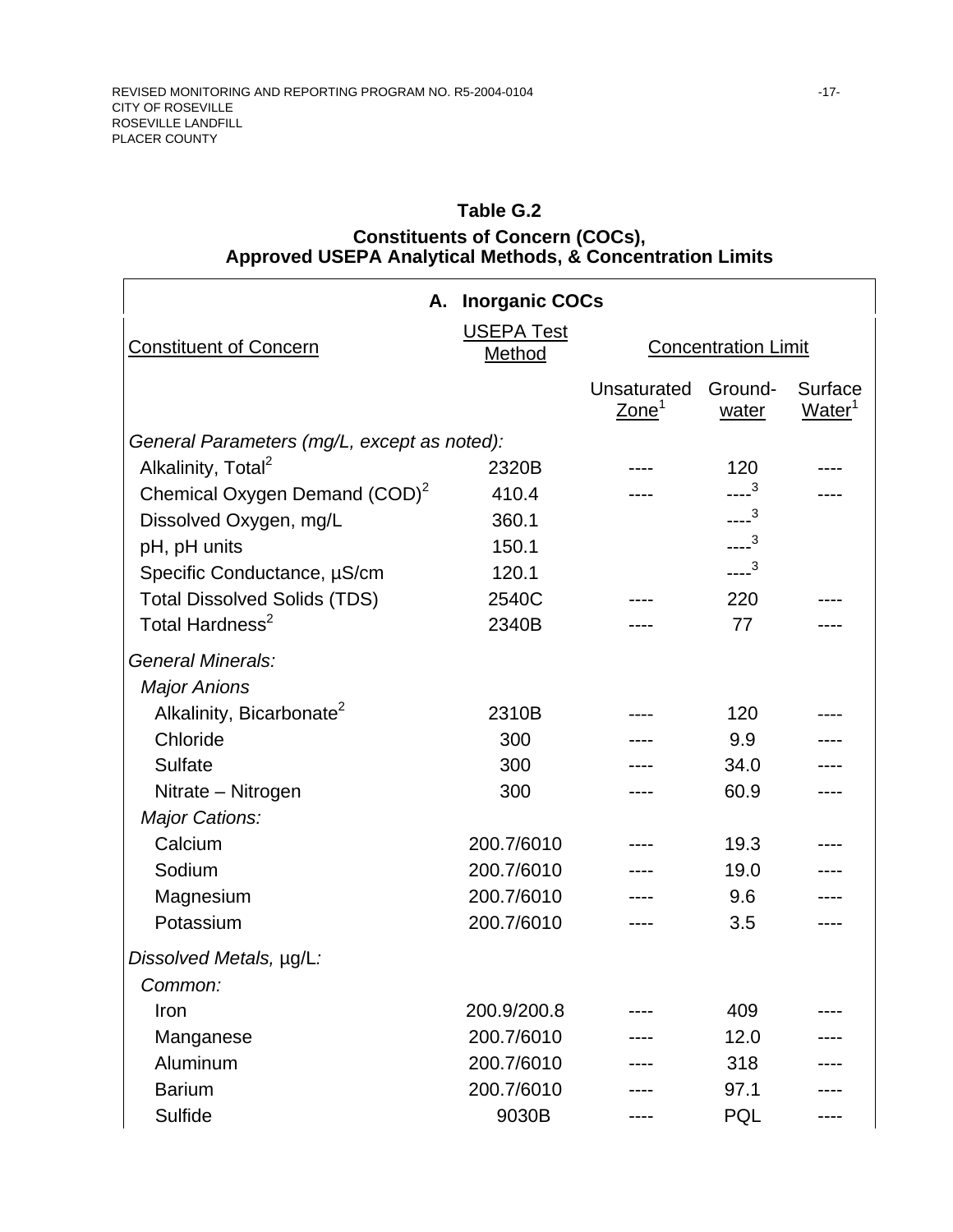| <b>Constituent of Concern</b> | <b>USEPA Test</b><br>Method | <b>Concentration Limit</b> |  |
|-------------------------------|-----------------------------|----------------------------|--|
| Heavy:                        |                             |                            |  |
| Arsenic                       | 200.9/200.8                 | 3.0                        |  |
| Cadmium                       | 200.7/6010                  | 13.7                       |  |
| Chromium                      | 200.7/6010                  | 6.9                        |  |
| <b>Hexavalent Chromium</b>    | 218.6/1636                  | $---3$                     |  |
| Lead                          | 200.9/200.8                 | 1.2                        |  |
| Mercury                       | 7470A                       | PQL                        |  |
| Other:                        |                             |                            |  |
| Antimony                      | 200.7/6010                  | PQL                        |  |
| <b>Beryllium</b>              | 200.7/6010                  | <b>MDL</b>                 |  |
| <b>Boron</b>                  | 200.7/6010                  | $---3$                     |  |
| Cobalt                        | 200.7/6010                  | PQL                        |  |
| Copper                        | 200.7/6010                  | 6.6                        |  |
| Cyanide                       | 335.4/9010                  | <b>MDL</b>                 |  |
| Molybdenum                    | 200.7/6010                  | 5.9                        |  |
| <b>Nickel</b>                 | 200.9/200.8                 | 2.7                        |  |
| Selenium                      | 200.9/200.8                 | 5.6                        |  |
| Silver                        | 200.7/6010                  | PQL                        |  |
| Thallium                      | 200.7/6010                  | <b>MDL</b>                 |  |
| Tin                           | 200.7/6010                  | 155                        |  |
| Vanadium                      | 200.7/6010                  | 17.1                       |  |
| Zinc                          | 200.7/6010                  | 22.8                       |  |

1. CLs not required for this media absent evidence of impacts or threat per Section 20080(g).

2. Report units for this constituent as "mg/L as  $CaCO<sub>3</sub>$ ".

3. CLs not yet developed for this constituent due to Insufficient monitoring data.

|                        | <b>B. Organic COCs</b> |     |
|------------------------|------------------------|-----|
| $VOCs, \mu g/L^1$      |                        |     |
| Alcohols:              | 8260B                  | MDL |
| Tert-Amyl methyl ether |                        |     |
| Tert-Butyl alcohol     |                        |     |
| Tert-Butyl ethyl ether |                        |     |
| Isobutyl alcohol       |                        |     |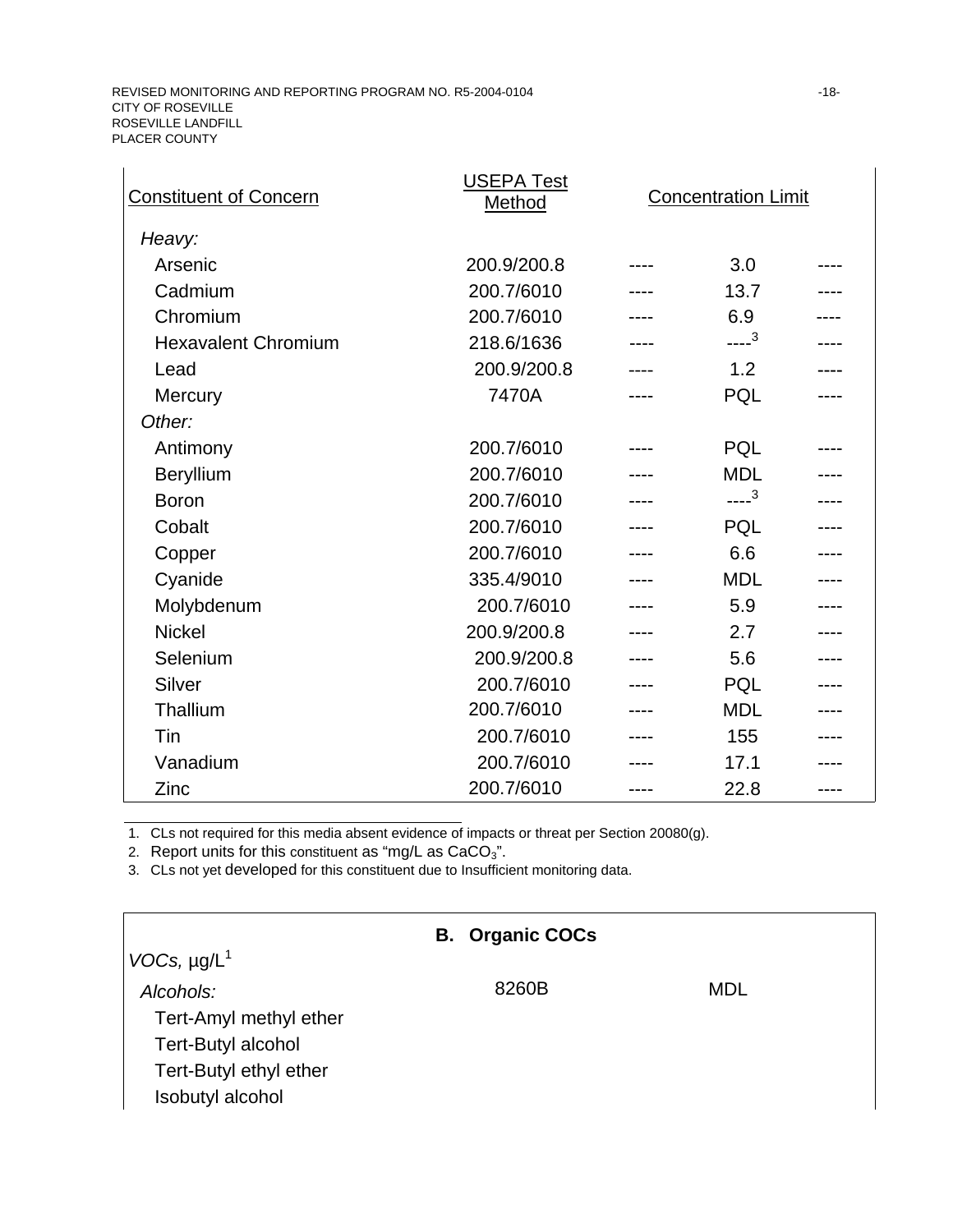REVISED MONITORING AND REPORTING PROGRAM NO. R5-2004-0104  $-19$ -CITY OF ROSEVILLE ROSEVILLE LANDFILL PLACER COUNTY

| <b>Constituent of Concern</b>                   | <b>USEPA Test</b><br>Method | <b>Concentration Limit</b> |
|-------------------------------------------------|-----------------------------|----------------------------|
| di-Isopropyl ether                              |                             |                            |
| Methyl tert-butyl ether (MTBE)                  |                             |                            |
| <b>Benzene Compounds:</b>                       | 8260B                       | <b>MDL</b>                 |
| <b>BTEX:</b>                                    |                             |                            |
| <b>Benzene</b>                                  |                             |                            |
| Ethylbenzene                                    |                             |                            |
| Toluene                                         |                             |                            |
| Xylenes (total)                                 |                             |                            |
| Other:                                          |                             |                            |
| n-Butlybenzene                                  |                             |                            |
| sec-Butlybenzene                                |                             |                            |
| tert-Butlybenzene                               |                             |                            |
| Bromobenzene                                    |                             |                            |
| Chlorobenzene                                   |                             |                            |
| 1,2,4-Trimethylbenzene                          |                             |                            |
| 1,3,5-Trimethylbenzene                          |                             |                            |
| n-Propylbenzene                                 |                             |                            |
| o-Dichlorobenzene (1,2-DCB)                     |                             |                            |
| m-Dichlorobenzene (1,3-DCB)                     |                             |                            |
| 1,2,4-Trichlorobenzene                          |                             |                            |
| Bromochloromethane                              |                             |                            |
| Bromodichloromethane                            |                             |                            |
| Bromoform (Tribromomethane)                     |                             |                            |
| Chloroethane                                    |                             |                            |
| 1,2-Dibromoethane (Ethylene<br>dibromide; EDB)  |                             |                            |
| Dibromochloromethane<br>(Chlorodibromomethane)  |                             |                            |
| trans-1,2-DCEMethyl chloride<br>(Chloromethane) |                             |                            |
| p-Dichlorobenzene (1,4-DCB)                     |                             |                            |
| CFC <sub>s</sub> :                              | 8260B                       | <b>MDL</b>                 |
| Carbon Tetrachloride (Freon-10)                 |                             |                            |
| Chloroform (Freon-20)                           |                             |                            |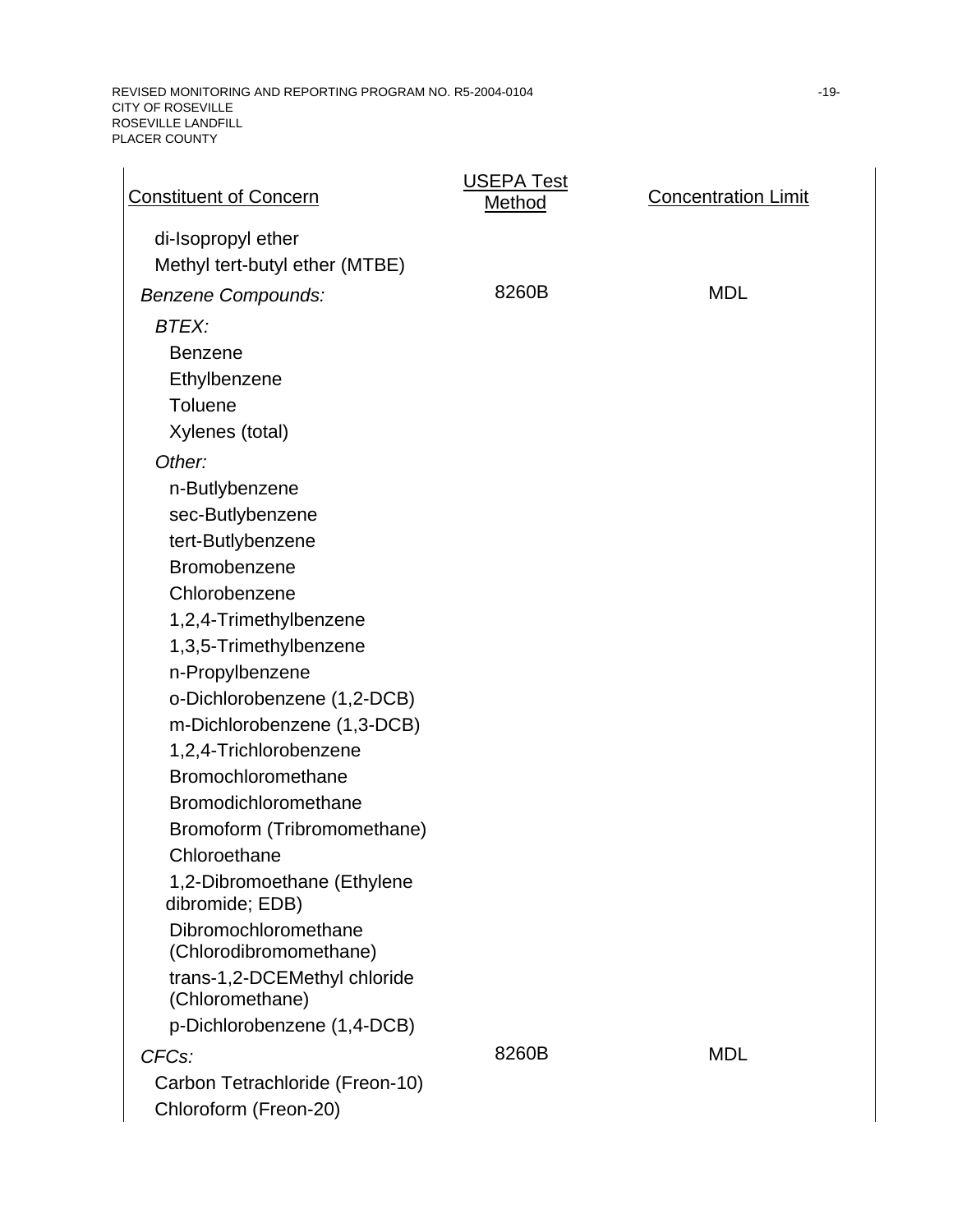REVISED MONITORING AND REPORTING PROGRAM NO. R5-2004-0104  $-20$ -20-CITY OF ROSEVILLE ROSEVILLE LANDFILL PLACER COUNTY

| <b>Constituent of Concern</b>                                                                                   | <b>USEPA Test</b><br>Method | <b>Concentration Limit</b> |
|-----------------------------------------------------------------------------------------------------------------|-----------------------------|----------------------------|
| Dichlorodifluoromethane (Freon-12)<br>Trichlorofluoromethane (Freon-11)<br>Trichlorotrifluoroethane (Freon-113) |                             |                            |
|                                                                                                                 | 8260B                       | <b>MDL</b>                 |
| Hologenated:<br>Common:                                                                                         |                             |                            |
| 1,1-Dichloroethene (DCE)                                                                                        |                             |                            |
| Cis-1,2-DCE                                                                                                     |                             |                            |
| Trans-1,2-DCE                                                                                                   |                             |                            |
| 1,1-Dichloroethane (1,1-DCA)                                                                                    |                             |                            |
| $1,2$ -DCA                                                                                                      |                             |                            |
| Tetrachloroethene (PCE)                                                                                         |                             |                            |
| 1,1,1-Trichloroethane (TCA)                                                                                     |                             |                            |
| $1,1,2-TCA$                                                                                                     |                             |                            |
| Trichloroethene (TCE)                                                                                           |                             |                            |
| 1,1,1,2-Tetrachloroethane                                                                                       |                             |                            |
| 1,1.2,2-Tetrachloroethane                                                                                       |                             |                            |
| Vinyl chloride                                                                                                  |                             |                            |
| Trihalomethanes:                                                                                                |                             |                            |
| Bromochloromethane                                                                                              |                             |                            |
| Bromodichloromethane                                                                                            |                             |                            |
| Bromoform (Tribromomethane)                                                                                     |                             |                            |
| 1,2-Dibromoethane (Ethylene<br>dibromide; EDB)                                                                  |                             |                            |
| Dibromochloromethane<br>(Chlorodibromomethane)                                                                  |                             |                            |
| Other:                                                                                                          |                             |                            |
| Methyl chloride (Chloromethane)                                                                                 |                             |                            |
| Chloroethane                                                                                                    |                             |                            |
| Industrial Solvents, Common:                                                                                    | 8260B                       | <b>MDL</b>                 |
| Carbon disulfide                                                                                                |                             |                            |
| Methyl ethyl ketone (MEK:                                                                                       |                             |                            |
| 2-Butanone)                                                                                                     |                             |                            |
| Interferences, Common:                                                                                          | 8260B                       | <b>MDL</b>                 |
| Acetone                                                                                                         |                             |                            |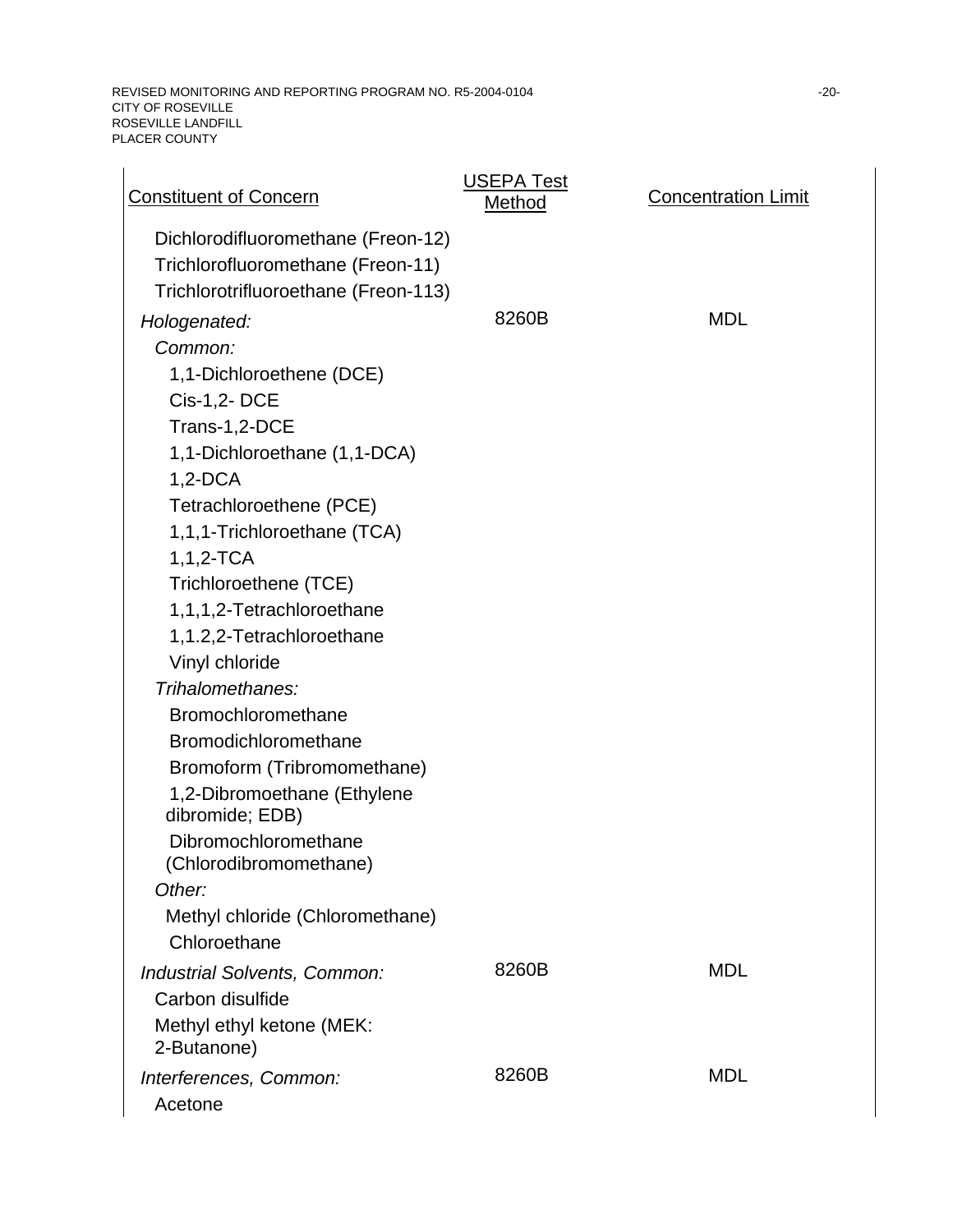REVISED MONITORING AND REPORTING PROGRAM NO. R5-2004-0104 **FOR A SET A CONSTANT OF A SET A**-21-CITY OF ROSEVILLE ROSEVILLE LANDFILL PLACER COUNTY

| <b>Constituent of Concern</b>                       | <b>USEPA Test</b><br>Method | <b>Concentration Limit</b> |
|-----------------------------------------------------|-----------------------------|----------------------------|
| Methyl bromide (Bromomethene)<br>Methylene chloride |                             |                            |
| Miscellaneous:                                      | 8260B                       | <b>MDL</b>                 |
| Acetonitrile                                        |                             |                            |
| Acrolein                                            |                             |                            |
| Acrylonitrile                                       |                             |                            |
| Chloroprene                                         |                             |                            |
| trans-I,4-Dichloro-2-butene                         |                             |                            |
| Ethyl methacrylate                                  |                             |                            |
| Hexachlorobutadiene                                 |                             |                            |
| Hexachloroethane                                    |                             |                            |
| 2-Hexanone (Methyl butyl ketone)                    |                             |                            |
| Iodomethane (Methyl iodide)                         |                             |                            |
| Methacrylonitrile                                   |                             |                            |
| Methylene bromide                                   |                             |                            |
| (Dibromomethane)                                    |                             |                            |
| 4-Methyl-2-pentanone (Methyl<br>isobutylketone)     |                             |                            |
| Naphthalene                                         |                             |                            |
| 2-Nitropropane                                      |                             |                            |
| Propionitrile                                       |                             |                            |
| <b>Styrene</b>                                      |                             |                            |
| Props:                                              | 8260B                       | <b>MDL</b>                 |
| 1,2-Dichloropropane                                 |                             |                            |
| 1,3-Dichloropropane                                 |                             |                            |
| 2,2-Dichloropropene                                 |                             |                            |
| 1,1-Dichloropropene                                 |                             |                            |
| cis-1,3-Dichloropropene                             |                             |                            |
| 1,2,3-Trichloropropane                              |                             |                            |
| 1,2-Dibromo-3-chloropropane                         |                             |                            |
| trans-1,3-Dichloropropene                           |                             |                            |
| 3-Chloropropene (Allyl chloride)                    |                             |                            |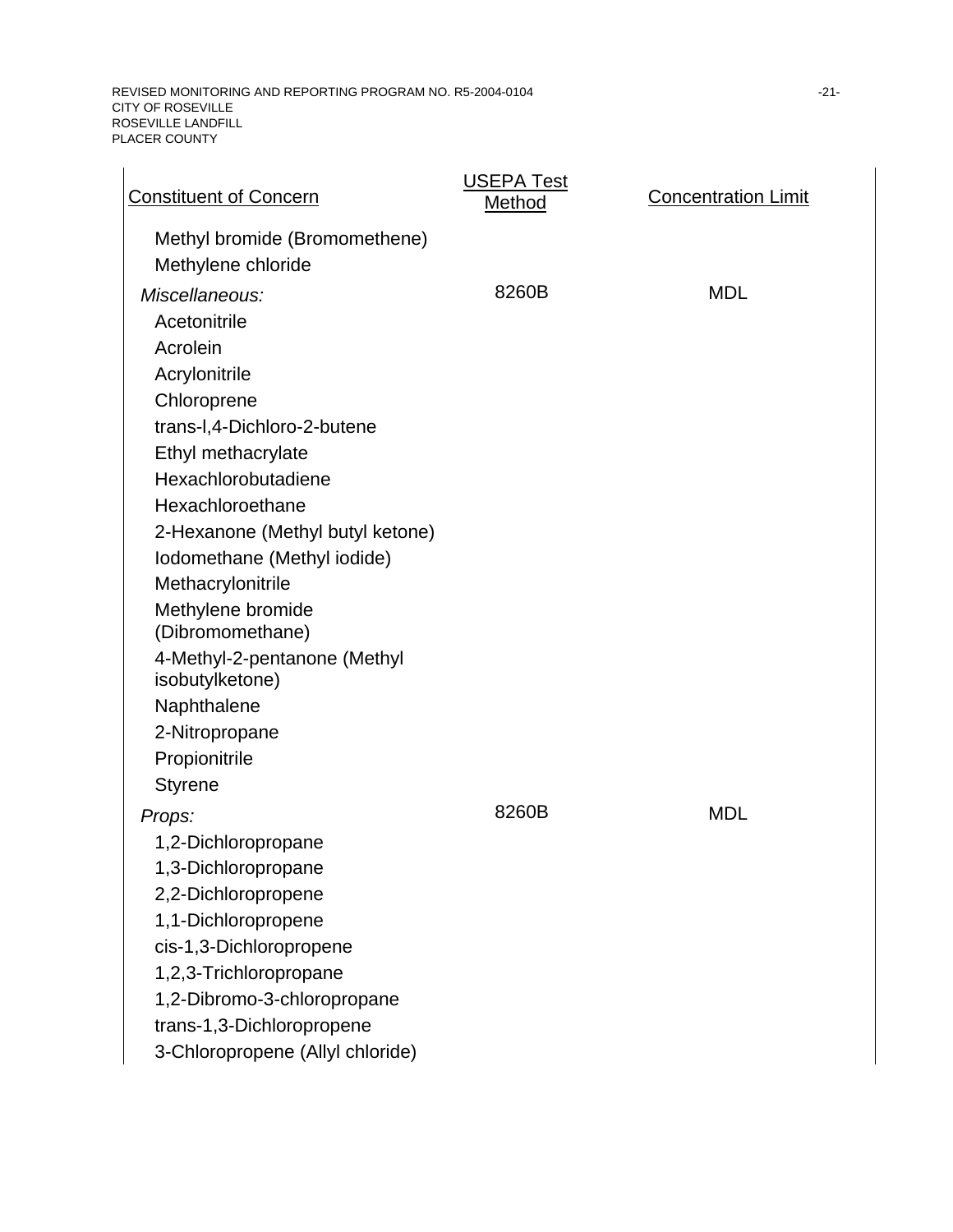| <b>Constituent of Concern</b>                                         | <b>USEPA Test</b><br>Method | <b>Concentration Limit</b> |
|-----------------------------------------------------------------------|-----------------------------|----------------------------|
| Other Organic COCs:                                                   |                             |                            |
| Semi-VOCs:                                                            | 8270B <sup>2</sup>          | <b>MDL</b>                 |
| Acenaphthene                                                          |                             |                            |
| Acenaphthylene                                                        |                             |                            |
| Acetophenone                                                          |                             |                            |
| 2-Acetylaminofluorene (2-AAF)                                         |                             |                            |
| 4-Aminobiphenyl                                                       |                             |                            |
| Anthracene                                                            |                             |                            |
| Benzo[a]anthracene (Benzanthracene)                                   |                             |                            |
| Benzo[b]fluoranthene                                                  |                             |                            |
| Benzo[k]fluoranthene                                                  |                             |                            |
| Benzo[g,h,i]perylene                                                  |                             |                            |
| Benzo[a]pyrene                                                        |                             |                            |
| Benzyl alcohol                                                        |                             |                            |
| Bis(2-ethylhexyl) phthalate                                           |                             |                            |
| Bis(2-chloroethoxy)methane                                            |                             |                            |
| Bis(2-chloroethyl) ether (Dichloroethyl ether)                        |                             |                            |
| Bis(2-chloro-1-methyethyl) ether (Bis(2-chloroisopropyl) ether; DCIP) |                             |                            |
| 4-Bromophenyl phenyl ether                                            |                             |                            |
| Butyl benzyl phthalate (Benzyl butyl phthalate)                       |                             |                            |
| p-Chloroaniline                                                       |                             |                            |
| p-Chloro-m-cresol (4-Chloro-3-methylphenol)                           |                             |                            |
| 2-Chloronaphthalene<br>2-Chlorophenol                                 |                             |                            |
| 4-Chlorophenyl phenyl ether                                           |                             |                            |
| Chrysene                                                              |                             |                            |
| o-Cresol (2-methylphenol)                                             |                             |                            |
| m-Cresol (3-methylphenol)                                             |                             |                            |
| p-Cresol (4-methylphenol)                                             |                             |                            |
| Dibenz[a,h]anthracene                                                 |                             |                            |
| Dibenzofuran                                                          |                             |                            |
| Di-n-butyl phthalate                                                  |                             |                            |
| 3,3-Dichlorobenzidine                                                 |                             |                            |
| 2,4-Dichlorophenol                                                    |                             |                            |
| 2,6-Dichlorophenol                                                    |                             |                            |
| Diethyl phthalate                                                     |                             |                            |
| p-(Dimethylamino)azobenzene                                           |                             |                            |
| 7,12-Dimethylbenz[a]anthracene                                        |                             |                            |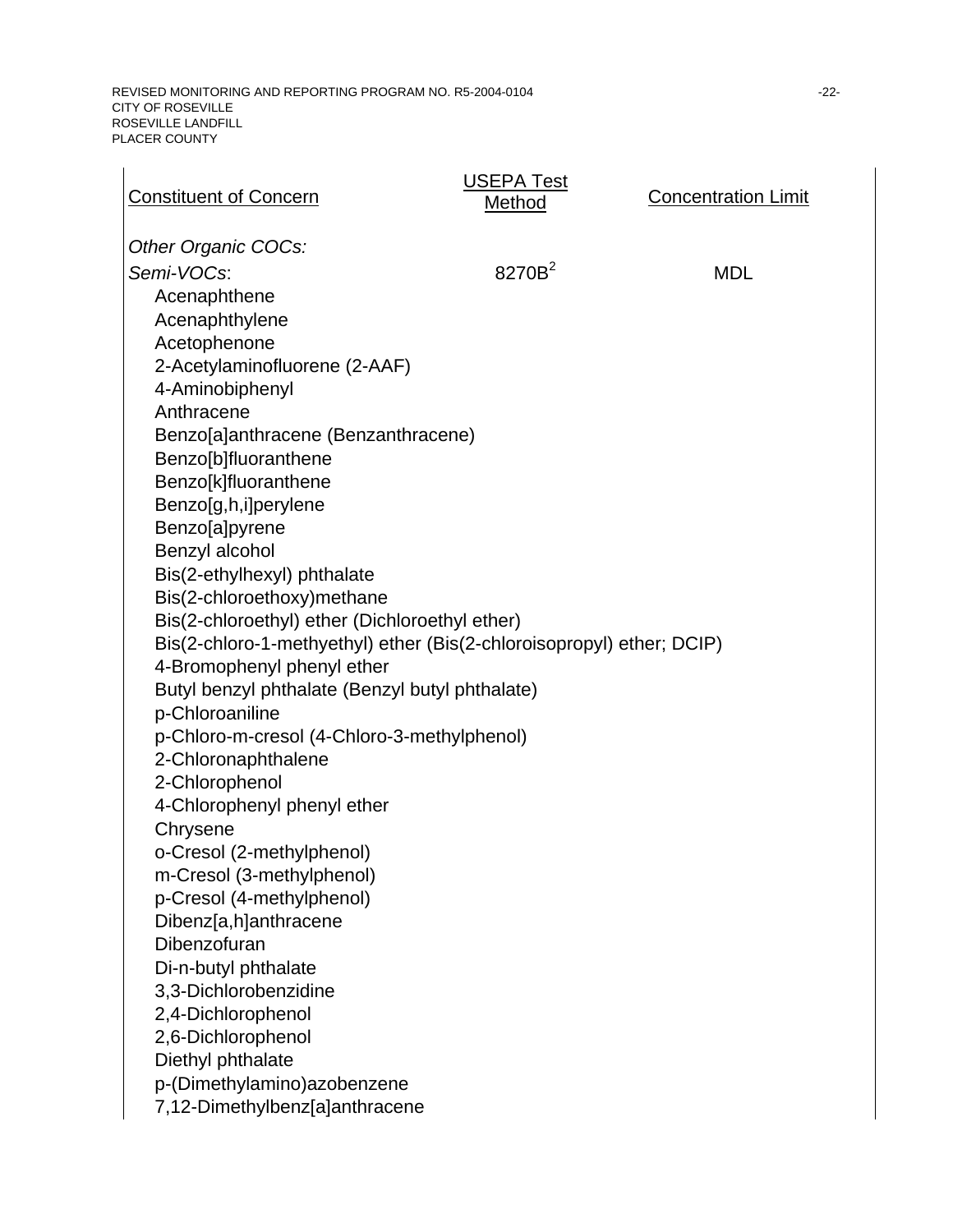REVISED MONITORING AND REPORTING PROGRAM NO. R5-2004-0104  $-23$ -23-CITY OF ROSEVILLE ROSEVILLE LANDFILL PLACER COUNTY

| <b>Constituent of Concern</b>                                                                                                                                              | <b>USEPA Test</b><br>Method | <b>Concentration Limit</b> |
|----------------------------------------------------------------------------------------------------------------------------------------------------------------------------|-----------------------------|----------------------------|
| 3,3'-Dimethylbenzidine<br>2,4-Dimehtylphenol (m-Xylenol)<br>Dimethyl phthalate<br>m-Dinitrobenzene                                                                         |                             |                            |
| 4,6-Dinitro-o-cresol (4,6-Dinitro-2-methylphenol)<br>2,4-Dinitrophenol                                                                                                     |                             |                            |
| 2,4-Dinitrotoluene<br>2,6-Dinitrotoluene<br>Di-n-octyl phthalate                                                                                                           |                             |                            |
| Diphenylamine<br>Ethyl methanesulfonate<br>Famphur                                                                                                                         |                             |                            |
| Fluoranthene<br>Fluorene                                                                                                                                                   |                             |                            |
| Hexachlorobenzene<br>Hexachloropropene<br>Indeno(1,2,3-c,d)pyrene                                                                                                          |                             |                            |
| Isophorone<br>Isosafrole<br>Kepone                                                                                                                                         |                             |                            |
| Methapyrilene<br>3-Methylcholanthrene                                                                                                                                      |                             |                            |
| Methyl methanesulfonate<br>2-Methylnaphthalene<br>1,4-Naphthoquinone<br>1-Naphthylamine                                                                                    |                             |                            |
| 2-Naphthylamine<br>o-Nitroaniline (2-Nitroaniline)<br>m-Nitroaniline (3-Nitroaniline)                                                                                      |                             |                            |
| p-Nitroaniline (4-Nitroaniline)<br>Nitrobenzene<br>o-Nitrophenol (2-Nitrophenol)                                                                                           |                             |                            |
| p-Nitrophenol (4-Nitrophenol)<br>N-Nitrosodi-n-butylamine (Di-n-butylnitrosamine)<br>N-Nitrosodiethylamine (Diethylnitrosamine)                                            |                             |                            |
| N-Nitrosodimethylamine (Dimethylnitrosamine)<br>N-Nitrosodiphenylamine (Diphenylnitrosamine)<br>N-Nitrosodipropylamine (N-Nitroso-N-dipropylamine; Di-n-propylnitrosamine) |                             |                            |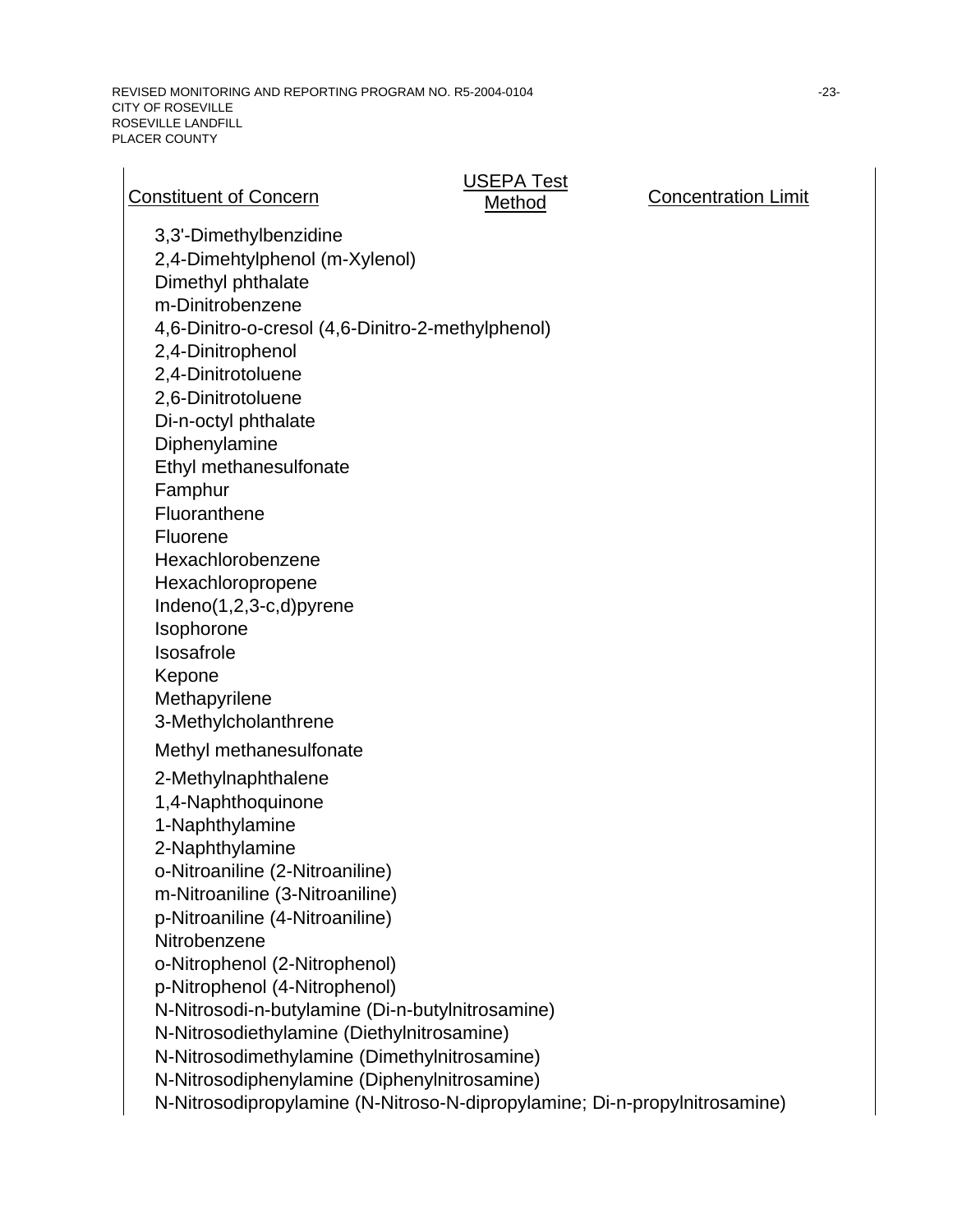REVISED MONITORING AND REPORTING PROGRAM NO. R5-2004-0104  $-24$ -24-CITY OF ROSEVILLE ROSEVILLE LANDFILL PLACER COUNTY

| <b>Constituent of Concern</b>                                                                                                                                                                                                                                                                                                                                                                                                                                                                                     | <b>USEPA Test</b><br>Method | <b>Concentration Limit</b> |
|-------------------------------------------------------------------------------------------------------------------------------------------------------------------------------------------------------------------------------------------------------------------------------------------------------------------------------------------------------------------------------------------------------------------------------------------------------------------------------------------------------------------|-----------------------------|----------------------------|
| N-Nitrosomethylethylamine (Methylethylnitrosamine)<br>N-Nitrosopiperidine<br>N-Nitrosospyrrolidine<br>5-Nitro-o-toluidine<br>Pentachlorobenzene<br>Pentachloronitrobenzene (PCNB)<br>Pentachlorophenol<br>Phenacetin<br>Phenanthrene<br>Phenol<br>p-Phenylenediamine<br>Polychlorinated biphenyls (PCBs; Aroclors)<br>Pronamide<br>Pyrene<br>Safrole<br>1,2,4,5-Tetrachlorobenzene<br>2,3,4,6-Tetrachlorophenol<br>o-Toluidine<br>2,4,5-Trichlorophenol<br>0,0,0-Triethyl phosphorothioate<br>sym-Trinitrobenzene |                             |                            |
| Organochlorine Pesticides:<br>Aldrin<br>$\alpha$ -BHC<br>$\beta$ -BHC<br>$\gamma$ -BHC (Lindane)<br>$\delta$ -BHC<br>Chlorobenzilate<br>$\alpha$ -Chlordane<br>$\gamma$ -Chlordane<br>Chlodane - not otherwise specified<br><b>DBCP</b><br>$4,4'$ -DDD<br>$4,4'$ -DDE<br>$4,4'$ -DDT<br><b>Diallate</b>                                                                                                                                                                                                           | 808A                        | <b>MDL</b>                 |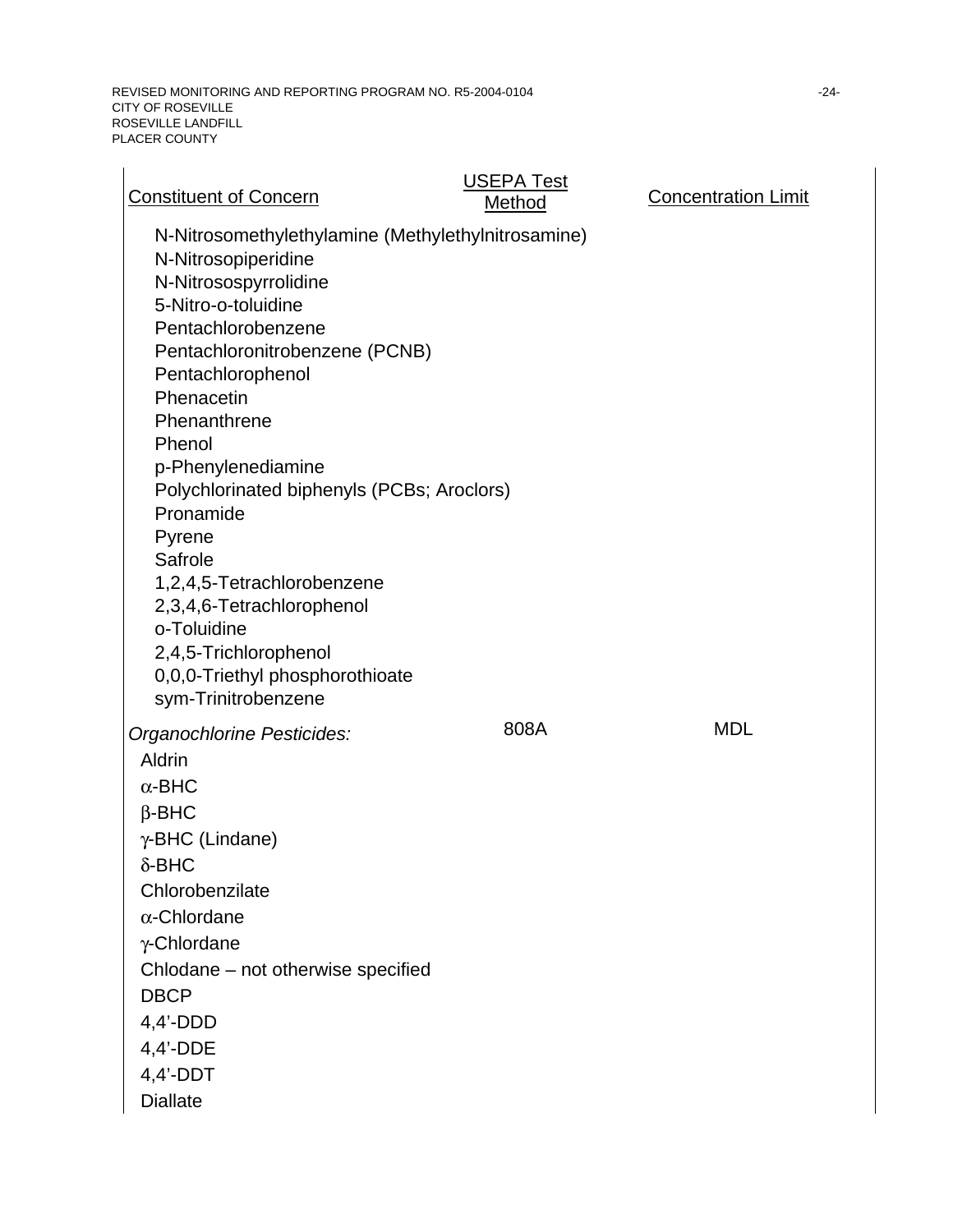| <b>Constituent of Concern</b>                                                                                                                                                                                                 | <b>USEPA Test</b><br>Method | <b>Concentration Limit</b> |
|-------------------------------------------------------------------------------------------------------------------------------------------------------------------------------------------------------------------------------|-----------------------------|----------------------------|
| <b>Dieldrin</b><br>Endosulfan I<br>Endosulfan II<br>Endosulfan sulfate<br>Endrin<br>Endrin aldehyde<br>Endrin ketone<br>Heptachlor<br>Heptachlor epoxide<br>Hexachlorocyclopentadiene<br>Isodrin<br>Methoxychlor<br>Toxaphene |                             |                            |
| Polychlorinated Biphenols:<br>Aroclor 06<br>Aroclor 22<br>Aroclor 232<br>Aroclor 242<br>Aroclor 248<br>Aroclor 254<br>Aroclor 260                                                                                             | 8082                        | <b>MDL</b>                 |
| Organophosphorus Pesticides:<br>Chlorpyrifos<br>Diazinon<br>Dimethioate<br><b>Disulfoton</b><br>Ethion<br>Famphur<br>Malathion<br>Parathion<br>Parathion-ethyl<br>Parathion-methyl<br>Phorate                                 | 84A                         | <b>MDL</b>                 |